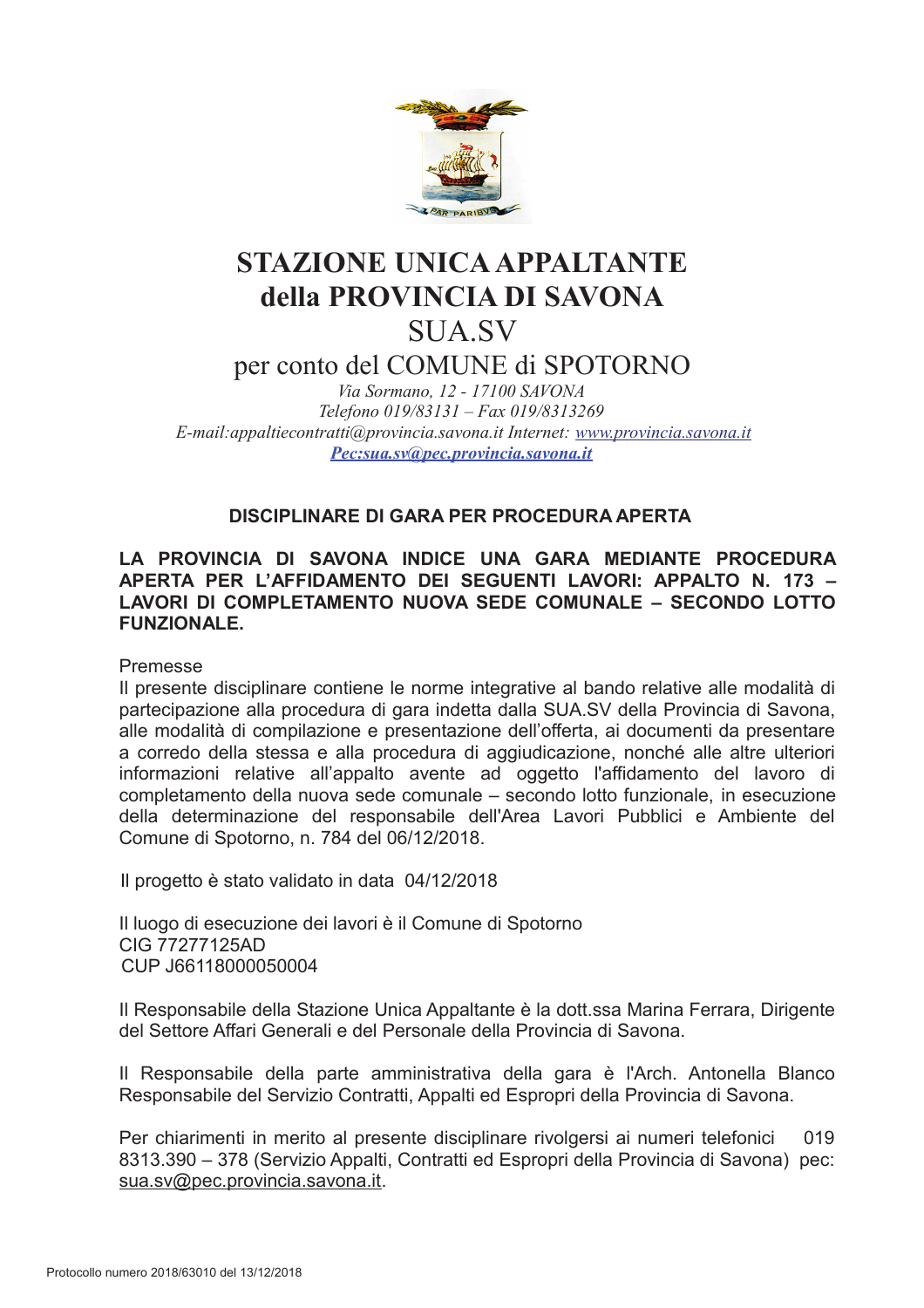Il Responsabile del procedimento di attuazione del lavoro oggetto del presente appalto è il geom. Giuseppe Barberis del Comune di Spotorno tel. 019 74697221

La documentazione di gara comprende:

Bando di gara Disciplinare di gara Capitolato speciale d'appalto n. 42 elaborati di progetto Protocollo di legalità DGUE Documento Unico di Gara editabile

# 1) OGGETTO DELL'APPALTO E IMPORTO A BASE DI GARA

1.1 Il presente appalto ha per oggetto il lavoro di completamento della nuova sede comunale del Comune di Spotorno. Secondo lotto funzionale. Lo stesso, non è stato suddiviso ulteriormente in lotti in quanto la realizzazione dell'opera non è sostenibile da un punto di vista economico-finanziario e tecnico-organizzativo.

1.2 L'importo complessivo del presente appalto ammonta ad € 704.278,28, di cui € 684.253,55 per lavori soggetti a ribasso e € 20.024,73 per costi per la sicurezza non soggetti a ribasso, oltre IVA di legge.

La manodopera stimata ammonta ad € 255.334,03 con un incidenza del 36,25%.

| Lavorazione                              | Categoria                                  | <b>Classifica</b> | <b>Qualifica-</b><br>zione ob-<br>bligatoria<br>(si/no) | <b>Importo</b><br>$(\epsilon)$ | $\%$  | Indicazioni speciali ai fini<br>della gara                                                                                 |                                                                                                                         |
|------------------------------------------|--------------------------------------------|-------------------|---------------------------------------------------------|--------------------------------|-------|----------------------------------------------------------------------------------------------------------------------------|-------------------------------------------------------------------------------------------------------------------------|
|                                          |                                            |                   |                                                         |                                |       | Prevalente o<br>scorporabile                                                                                               | Subap-<br>palt                                                                                                          |
| Edifici civili e<br>industriali          | OG <sub>1</sub>                            | $\mathbf{II}$     | <b>SI</b><br><b>SOA</b>                                 | 516.905,44                     | 73,39 | prevalente                                                                                                                 | 30%                                                                                                                     |
| Impianti termici e di<br>condizionamento | Lavorazioni<br>assimilabili<br><b>OS28</b> |                   | SI<br>Art. 90 DPR<br>207/2010                           | 103.368,25                     | 14.68 | Scorporabile<br>con obbligo<br>di<br>qualificazione                                                                        | Obbligo di<br>subappalto<br>"qualificante"<br>in assenza di<br>qualificazione<br>entro il 30%<br>dell'intero<br>appalto |
| Impianti interni<br>elettrico            | Lavorazioni<br>assimilabil<br><b>OS30</b>  |                   | <b>SI</b><br>Art. 90 DPR<br>207/2010                    | 84.004,59                      | 11,93 | Scorporabile<br><b>SIOS</b><br>con obbligo<br>di<br>qualificazione<br>in proprio o<br>con RTI<br>divieto di<br>avvalimento | Non oltre il<br>30% della<br>categoria<br>stessa                                                                        |
|                                          |                                            | 100%              |                                                         |                                |       |                                                                                                                            |                                                                                                                         |

# Tabella descrittiva delle lavorazioni oggetto dell'appalto

In caso di subappalto "qualificante" per la categoria OS28 il concorrente, relativamente alla categoria OG1 deve possedere la terza classifica.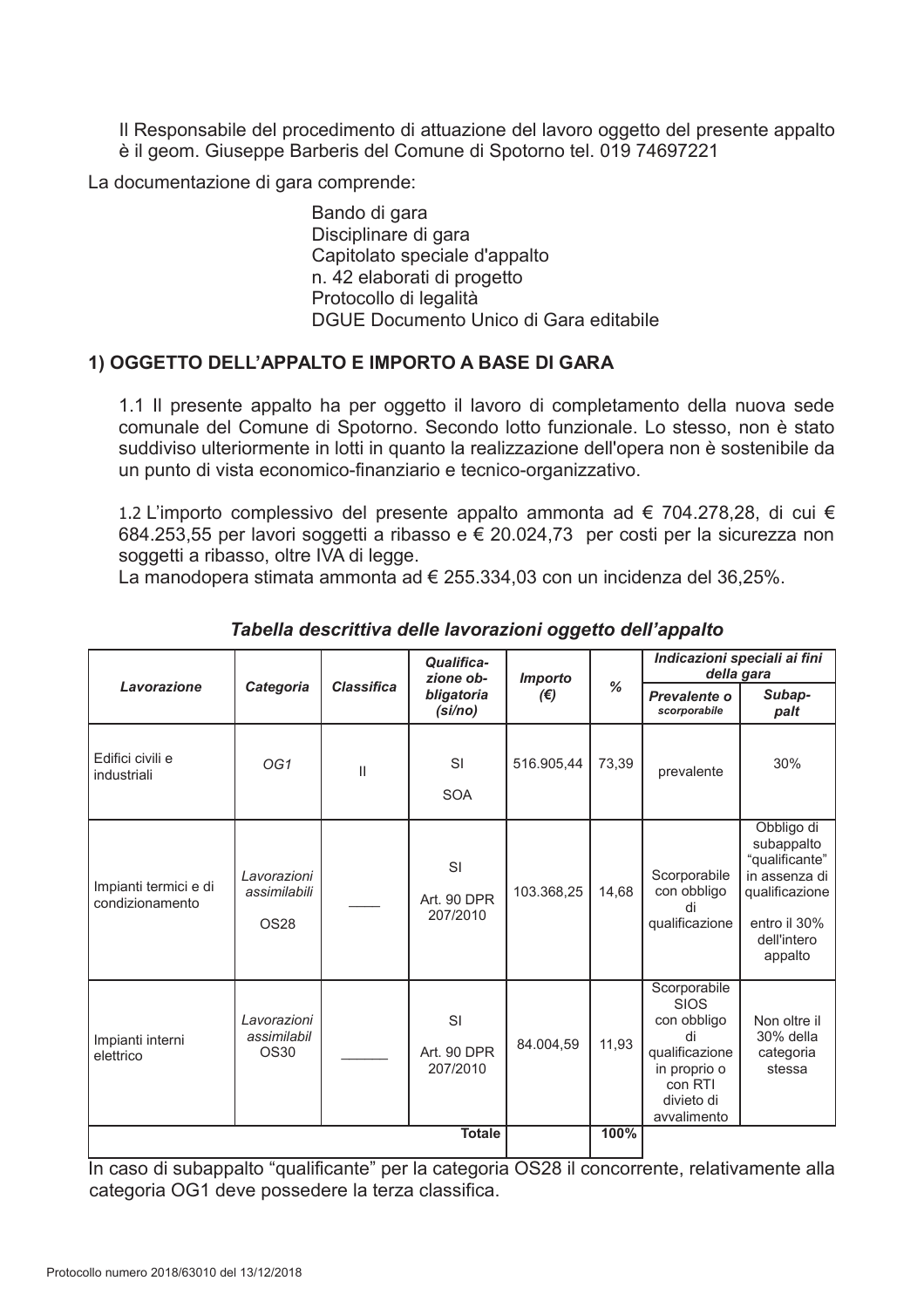1.3 L'appalto è finanziato integralmente con risorse del bilancio Comunale.

1.4 Il pagamento delle prestazioni contrattuali avverrà secondo quanto stabilito dall'articolo 5 del capitolato speciale d'appalto.

1.5 Il pagamento del corrispettivo della prestazione oggetto dell'appalto verrà effettuato nel rispetto dei termini previsti dal d.lgs. 9 ottobre 2002, n. 231 come modificato ed integrato dal d.lgs. 9 novembre 2012, n. 192. Il contratto è soggetto agli obblighi in tema di tracciabilità dei flussi finanziari di cui all'art. 3 della I. 13 agosto 2010, n. 136.

1.6 All'aggiudicatario verrà corrisposta, alle condizioni e con le modalità indicate all'art. 35 comma 18 del Codice un'anticipazione pari al 20 per cento dell'importo contrattuale

# 2) DURATA DEI LAVORI:

2.1 Il lavoro avrà la durata di 300 (trecento) giorni dall'avvio dell'esecuzione del contratto

#### 3) CRITERIO DI AGGIUDICAZIONE:

3.1 I lavori verranno aggiudicati a corpo e l'affidamento in oggetto avverrà mediante procedura aperta ai sensi dell'articolo 60 del Codice sulla base del criterio del minor prezzo espresso con il miglior ribasso sull'importo messo a base di gara ai sensi dell'articolo 95 comma 4 lettera a) del Codice, in quanto i lavori sono di semplice natura e abbastanza standardizzati da non comportare particolare complessità.

3.2 Qualora più concorrenti offrano lo stesso prezzo si procederà mediante sorteggio.

3.3 Sarà calcolata la soglia di anomalia delle offerte ai sensi dell'articolo 97 comma 2 del Codice prevedendo l'esclusione automatica di cui al comma 8 dello stesso articolo. Qualora ne ricorrano le condizioni sarà applicato l'articolo 95, comma 3 bis.

3.4 Non sono ammesse offerte in aumento.

3.5 La stazione appaltante potrà procedere all'aggiudicazione anche in presenza di una sola offerta valida

# 4) SOGGETTI AMMESSI ALLA GARA:

4.1. Sono ammessi alla gara gli operatori economici di cui all'articolo 45 del Codice, in possesso dei requisiti prescritti dai successivi paragrafi.

4.2. Si applicano le disposizioni di cui agli articoli 47 e 48 del Codice.

#### 5) CONDIZIONI DI PARTECIPAZIONE:

5.1. Non è ammessa la partecipazione alla gara di concorrenti per i quali sussistano:

5.1.1. le cause di esclusione di cui all'art. 80 del Codice;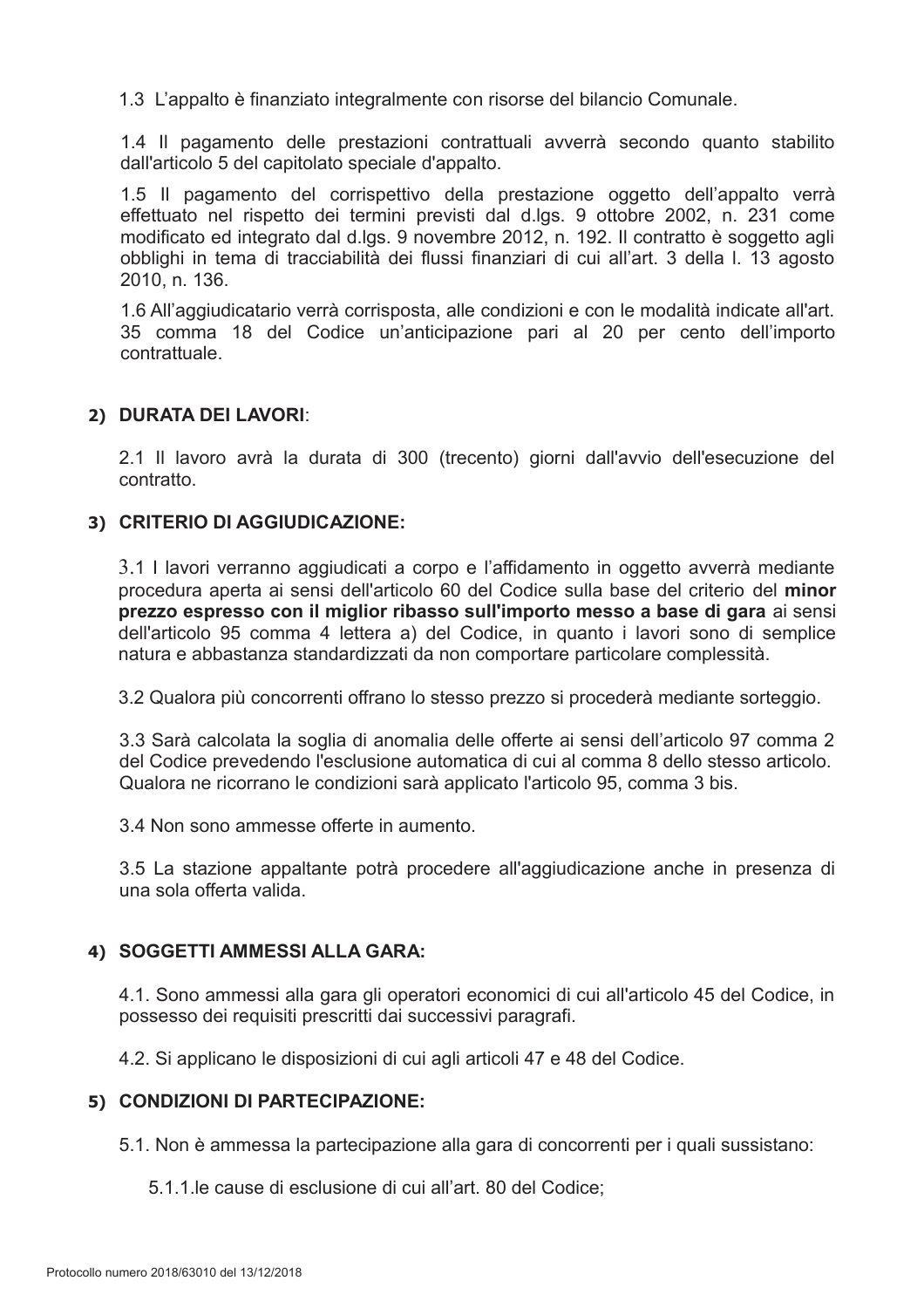5.1.2. le cause di divieto, decadenza o di sospensione di cui all'art. 67 del d.lgs. 6 settembre 2011, n. 159;

5.1.3. le condizioni di cui all'art. 53, comma 16-ter, del d.lgs. del 2001, n. 165 o che siano incorsi, ai sensi della normativa vigente, in ulteriori divieti a contrattare con la pubblica amministrazione.

5.2. Gli operatori economici aventi sede, residenza o domicilio nei paesi inseriti nelle c.d. "black list", di cui al decreto del Ministro delle finanze del 4 maggio 1999 e al decreto del Ministro dell'economia e delle finanze del 21 novembre 2001 devono essere in possesso, pena l'esclusione dalla gara, dell'autorizzazione rilasciata ai sensi del d.m. 14 dicembre 2010 del Ministero dell'economia e delle finanze.

5.3. Agli operatori economici concorrenti, ai sensi dell'art. 48, comma 7, del Codice, è vietato partecipare alla gara in più di un raggruppamento temporaneo o consorzio ordinario di concorrenti. I consorzi di cui all'articolo 45, comma 2 lettere d) e c) sono tenuti ad indicare in sede di offerta, per quali consorziati il consorzio concorre; a questi ultimi è fatto divieto di partecipare, in qualsiasi altra forma alla medesima gara.

5.4 Ai consorziati indicati per l'esecuzione da consorzi tra società cooperative e consorzi tra imprese artigiane è vietato partecipare in qualsiasi altra forma alla medesima gara; il medesimo divieto vige per i consorziati indicati per l'esecuzione da un consorzio stabile.

5.5 E' consentita la presentazione di offerte da parte dei soggetti di cui all'articolo 45, comma 2, lettere d) ed e), anche se non ancora costituiti. In tal caso l'offerta deve essere sottoscritta da tutti gli operatori economici che costituiranno i raggruppamenti temporanei o i consorzi ordinari di concorrenti e contenere l'impegno che, in caso di aggiudicazione della gara, gli stessi operatori conferiranno mandato collettivo speciale con rappresentanza ad uno di essi, da indicare in sede di offerta e qualificata come mandatario, il quale stipulerà il contratto in nome e per conto proprio e dei mandanti.

5.6 E' vietata l'associazione in partecipazione, ai sensi dell'articolo 48, comma 9 del codice, salvo quanto disposto dai commi 18 e 19, è vietata qualsiasi modificazione alla composizione dei raggruppamenti temporanei e dei consorzi ordinari di concorrenti rispetto a quella risultante dall'impegno presentato in sede di offerta. L'inosservanza di tali divieti comporta, ai sensi dell'articolo 48, comma 10, l'annullamento dell'aggiudicazione o la nullità del contratto, nonché l'esclusione dei concorrenti riuniti in raggruppamento o consorzio ordinario di concorrenti, concomitanti o successivi alle procedure di affidamento relative al medesimo appalto.

# 6) MODALITÀ DI VERIFICA DEI REQUISITI DI PARTECIPAZIONE:

6.1 La verifica del possesso dei requisiti di carattere generale, tecnico-organizzativo ed economico-finanziario avverrà attraverso l'utilizzo del sistema AVCpass, reso disponibile dall'AVCP con la delibera attuativa n. 111 del 20 dicembre 2012 e ss.mm.ii.

6.2 L'aggiudicazione avverrà con riferimento al massimo ribasso percentuale sui prezzi dell'elenco prezzi posto a base di gara.

# 7) PRESA VISIONE DELLA DOCUMENTAZIONE DI GARA E SOPRALLUOGO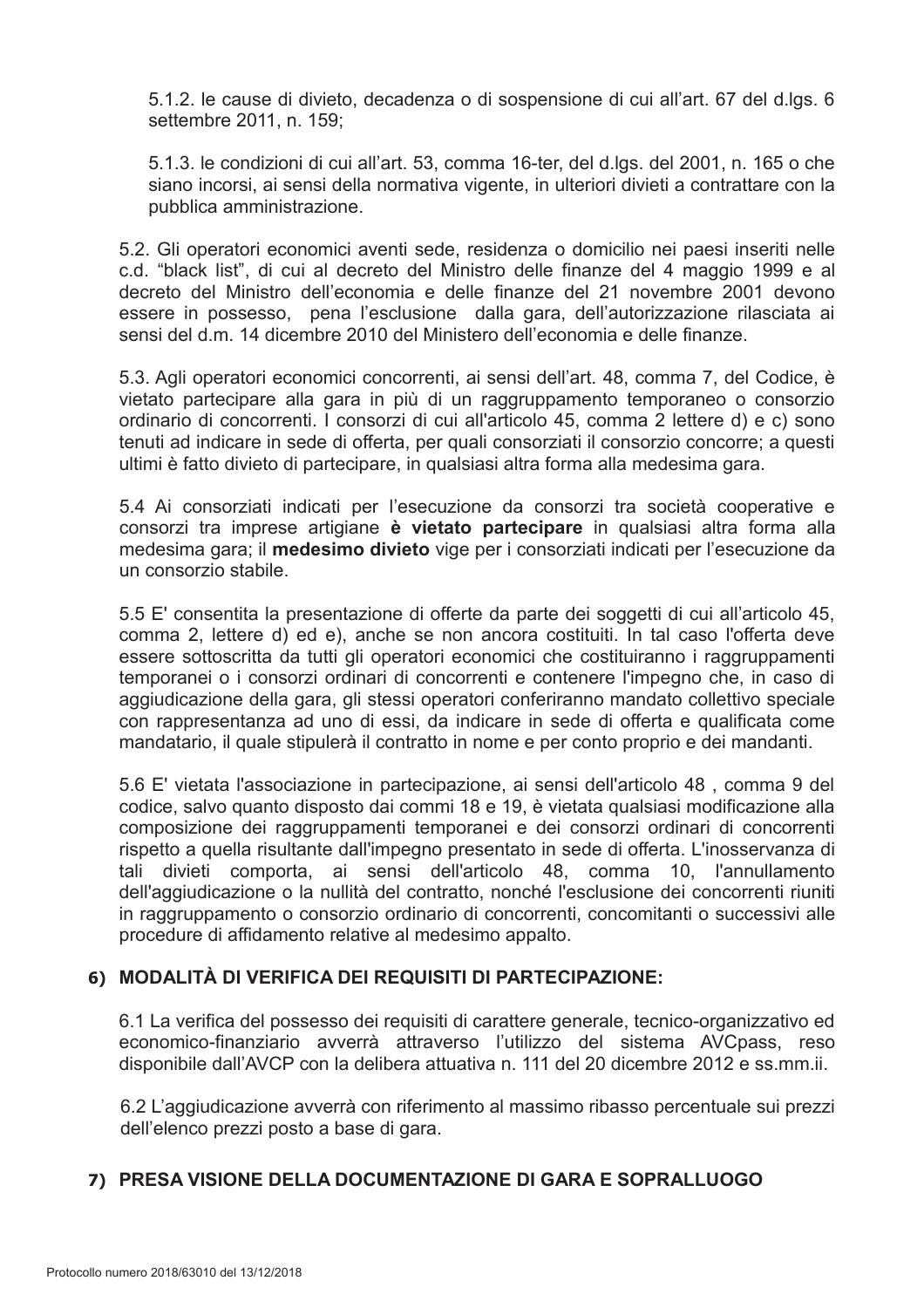7.1. La documentazione di gara è disponibile sito sul internet: http://www.provincia.savona.it nella sezione Servizi e Modulistica - Stazione Unica Appaltante - Gare.

7.2. Sarà inoltre possibile prendere visione della documentazione di gara, composta come sopra elencato, per la formulazione dell'offerta presso gli uffici del RUP siti presso il Comune di Spotorno, Via Aurelia n. 60 - previo appuntamento contattando il numero telefonico 019 74697221 (geom. Giuseppe Barberis).

7.3. Il soggetto incaricato dal concorrente della visione e del ritiro della documentazione dovrà dimostrare la propria titolarità alla rappresentanza tramite delega firmata dal titolare o legale rappresentante del soggetto che intende concorrere.

7.4 Il sopralluogo è obbligatorio. La mancata effettuazione del sopralluogo sarà causa di esclusione dalla procedura di gara.

7.5 Ai fini dell'effettuazione del prescritto sopralluogo, i concorrenti devono contattare il RUP geom. Giuseppe Barberis Servizio Lavori Pubblici del Comune di Spotorno tel. 019 74697221 e concordare data e ora.

7.6 Il sopralluogo potrà essere effettuato da un rappresentante legale o da un direttore tecnico del concorrente o per il tramite di un procuratore in possesso del documento di identità o da soggetto in possesso del documento di identità e apposita delega completa di copia del documento di identità del delegante. Il soggetto delegato ad effettuare il sopralluogo non può ricevere l'incarico da più concorrenti.

7.7 In caso di raggruppamento temporaneo o consorzio ordinario, sia già costituiti che non ancora costituiti il sopralluogo può essere effettuato da un incaricato per tutti gli operatori economici raggruppati, aggregati in rete o consorziati, purché munito delle deleghe di tutti i suddetti operatori.

7.8 In caso di consorzio di cooperative, consorzio di imprese artigiane o consorzio stabile. il sopralluogo deve essere effettuato a cura del consorzio oppure dell'operatore economico consorziato indicato come esecutore dei lavori.

# 8) CHIARIMENTI

8.1. È possibile ottenere chiarimenti sulla presente procedura mediante la proposizione di quesiti scritti da inoltrare alla Stazione Unica Appaltante, all'indirizzo di posta certificata sua.sv@pec.provincia.savona.it almeno cinque giorni prima della scadenza del termine fissato per la presentazione delle offerte. Non saranno, pertanto, fornite risposte ai quesiti pervenuti successivamente al termine indicato.

8.2. Le risposte a tutte le richieste presentate in tempo utile verranno fornite almeno due giorni prima della scadenza del termine fissato per la presentazione delle offerte.

8.3. Le risposte alle richieste di chiarimenti e/o eventuali ulteriori informazioni sostanziali in merito alla presente procedura, saranno pubblicate in forma anonima all'indirizzo internet www.provincia.savona.it nella sezione Servizi e Modulistica -Stazione Unica Appaltante – Gare.

# 9) MODALITÀ DI PRESENTAZIONE DELLA DOCUMENTAZIONE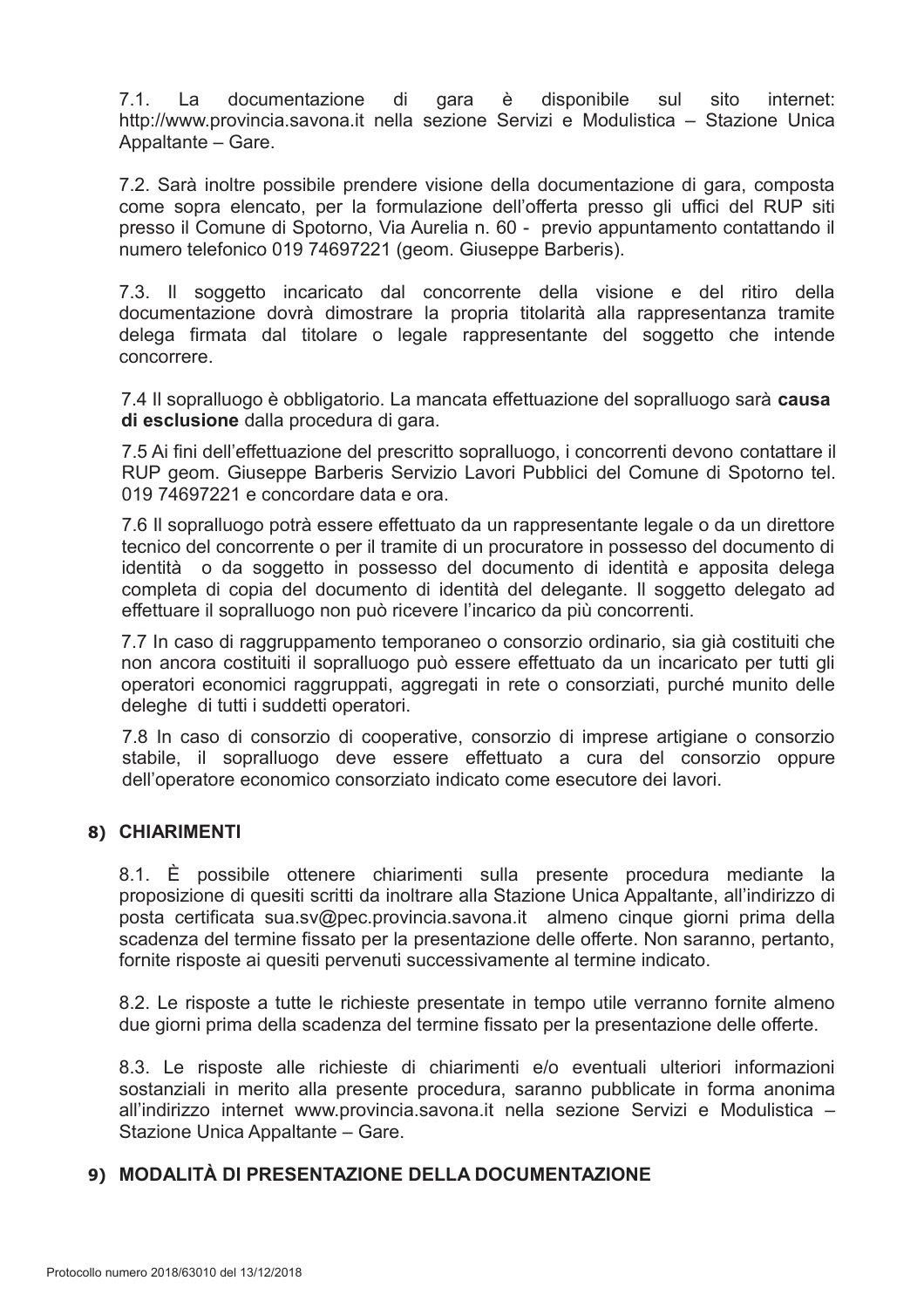9.1. Tutte le dichiarazioni sostitutive richieste ai fini della partecipazione alla presente procedura di gara:

a) devono essere rilasciate ai sensi degli artt. 46 e 47 del d.P.R. 28 dicembre 2000, n. 445 e ss.mm. ii. in carta semplice, con la sottoscrizione del dichiarante (rappresentante legale del candidato o altro soggetto dotato del potere di impegnare contrattualmente il candidato stesso); al tale fine le stesse devono essere corredate dalla copia fotostatica di un documento di riconoscimento del dichiarante, in corso di validità; per ciascun dichiarante è sufficiente una sola copia del documento di riconoscimento anche in presenza di più dichiarazioni su più fogli distinti:

b) potranno essere sottoscritte anche da procuratori dei legali rappresentati e, in tal caso, alle dichiarazioni dovrà essere allegata copia conforme all'originale della relativa procura;

c) devono essere rese e sottoscritte dai concorrenti, in qualsiasi forma di partecipazione, singoli, raggruppati, consorziati, aggregati in rete di imprese, ancorché appartenenti alle eventuali imprese ausiliarie, ognuno per quanto di propria competenza;

9.2. La documentazione da produrre, ove non richiesta espressamente in originale, potrà essere prodotta in copia autenticata o in copia conforme ai sensi, rispettivamente, degli artt. 18 e 19 del d.P.R. 28 dicembre 2000, n. 445;

9.3 La domanda di partecipazione e le dichiarazioni richieste dal presente disciplinare di gara potranno essere redatte sui modelli disponibili all'indirizzo internet www.provincia.savona.it di seguito elencate:

- domanda di partecipazione modello A;
- dichiarazione articolo 80 del Codice modello B;
- dichiarazioni articolo 80 del Codice modello C;
- altre dichiarazioni del concorrente modello D:
- dichiarazione dell'ausiliaria (in caso di avvalimento) modello E ;
- dichiarazione per concorrenti con idoneità plurisoggettiva e i consorzi modello F;
- offerta economica e relative dichiarazioni modello G
- documento di gara unico europeo editabile

9.4 Le dichiarazioni ed i documenti possono essere oggetto di richieste di chiarimenti ed integrazioni da parte della stazione appaltante con i limiti e alle condizioni di cui all'articolo 83, comma 9, del Codice.

9.5 Il mancato, inesatto o tardivo adempimento alle richieste della stazione appaltante, formulate ai sensi dell'art. 83 comma 9, costituisce causa di esclusione.

9.6 Si applicano, per quanto compatibili, le disposizioni contenute nel d.lgs. 7 marzo 2005, n. 82 (Codice dell'amministrazione digitale).

# 10) COMUNICAZIONI

10.1. Salvo quanto disposto nel paragrafo 8 del presente disciplinare, tutte le comunicazioni e tutti gli scambi di informazioni tra stazione appaltante e operatori economici si intendono validamente ed efficacemente effettuate qualora rese al domicilio eletto o all'indirizzo di posta elettronica o all'indirizzo di posta elettronica certificata-PEC o al numero di fax indicati dai concorrenti, il cui utilizzo sia stato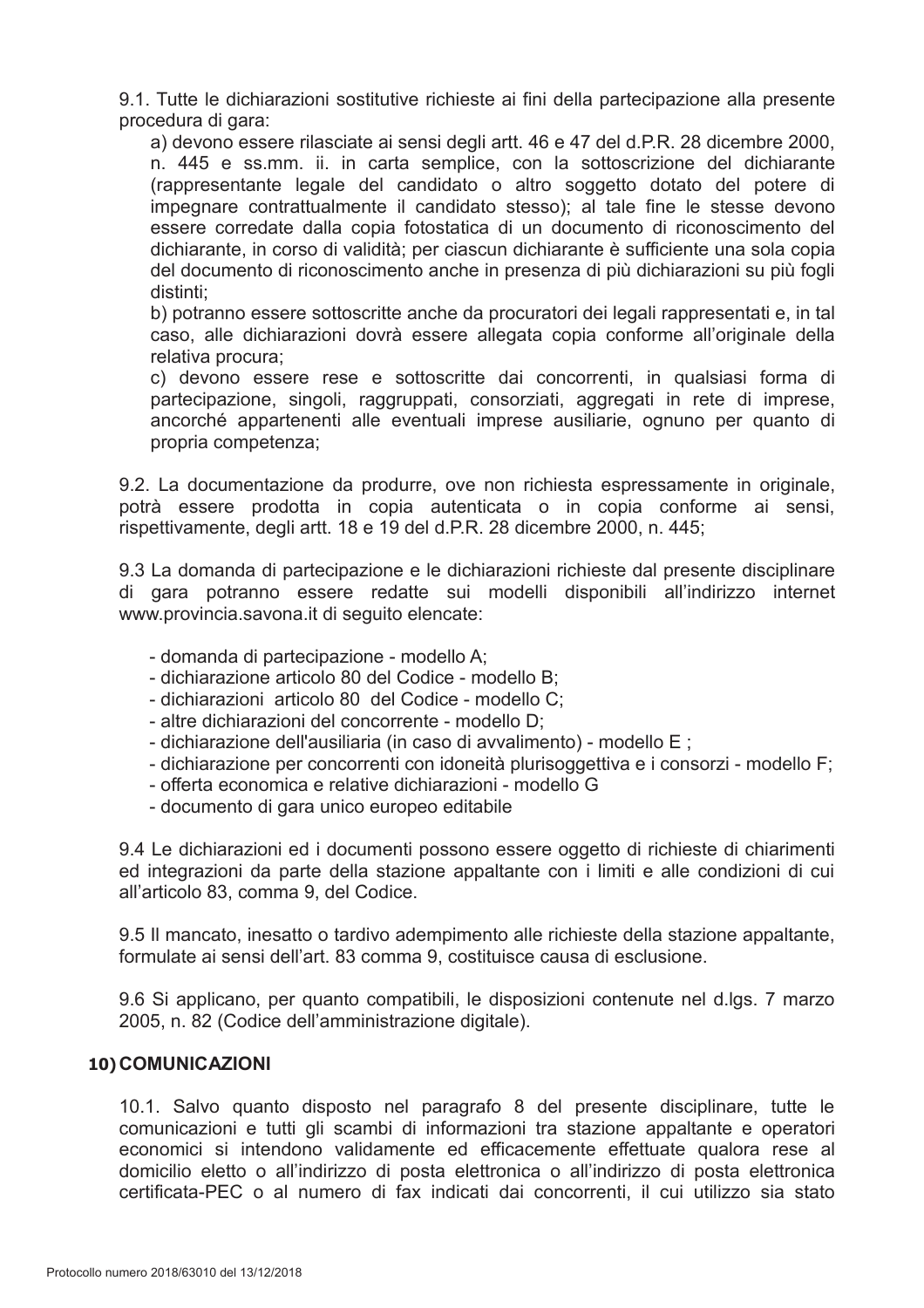espressamente autorizzato dal candidato. Verrà utilizzato in modo primario e prioritario l'indirizzo PEC. Eventuali modifiche dell'indirizzo PEC, del numero di fax o dell'indirizzo di posta elettronica non certificata o problemi temporanei nell'utilizzo di tali forme di comunicazione, dovranno essere tempestivamente segnalate all'ufficio; diversamente l'amministrazione declina ogni responsabilità per il tardivo o mancato recapito delle comunicazioni.

10.2. In caso di raggruppamenti temporanei o consorzi ordinari, anche se non ancora costituiti formalmente, la comunicazione recapitata al mandatario si intende validamente resa a tutti gli operatori economici raggruppati, aggregati o consorziati.

10.3. In caso di avvalimento, la comunicazione recapitata all'offerente si intende validamente resa a tutti gli operatori economici ausiliari.

# 11) SUBAPPALTO

11.1. Il concorrente deve indicare all'atto dell'offerta i lavori o le parti di lavori che intende subappaltare, in conformità a quanto previsto dall'art. 105 del Codice dal Capitolato Speciale d'appalto. In mancanza di tali indicazioni il successivo subappalto è vietato

Qualora sia dichiarato il subappalto per le attività maggiormente esposte al rischio di infiltrazione mafiosa, come individuate dal comma 53, articolo 1 della Legge 190/2012 nonché dal protocollo per lo sviluppo della legalità e la trasparenza degli appalti pubblici sottoscritto con la Prefettura di Savona, indipendentemente dall'importo dell'appalto, il concorrente ha l'obbligo di indicare la terna degli appaltatori ai sensi dell'articolo 105 comma 6 del Codice.

Qualora sia dichiarato il subappalto per la categoria OS28 (subappalto qualificante), il concorrente ha l'obbligo di indicare il soggetto subappaltatore e lo stesso ha l'obbligo di compilare e presentare il DGUE, anche in formato elettronico

11.2 La stazione appaltante corrisponde direttamente al subappaltatore, prestatore di servizi, l'importo dovuto per le prestazioni dagli stessi eseguite nei casi previsti dall'articolo 105, comma 13 del Codice.

11.3 In caso di ritardo nel pagamento delle retribuzioni dovute al personale dipendente dell'esecutore o del subappaltatore o dei soggetti titolari di subappalti e cottimi, nonché in caso di inadempienza contributiva risultante dal documento unico di regolarità contributiva, si applicano le disposizioni di cui all'articolo 30, commi 5 e 6 del Codice.

11.4 E' fatto divieto all'aggiudicatario di affidare mediante subappalto lavori oggetto della gara medesima ad imprese che hanno partecipato autonomamente al bando di gara.

11.5 La mancata espressione della volontà di ricorso al subappalto nonché dell'indicazione del soggetto subappaltatore, per quelle categorie a qualificazione obbligatoria non possedute dal partecipante, comporta l'esclusione dalla gara.

# 12) ULTERIORI DISPOSIZIONI

12.1. Si procederà all'aggiudicazione anche in presenza di una sola offerta valida, sempre che sia ritenuta congrua e conveniente.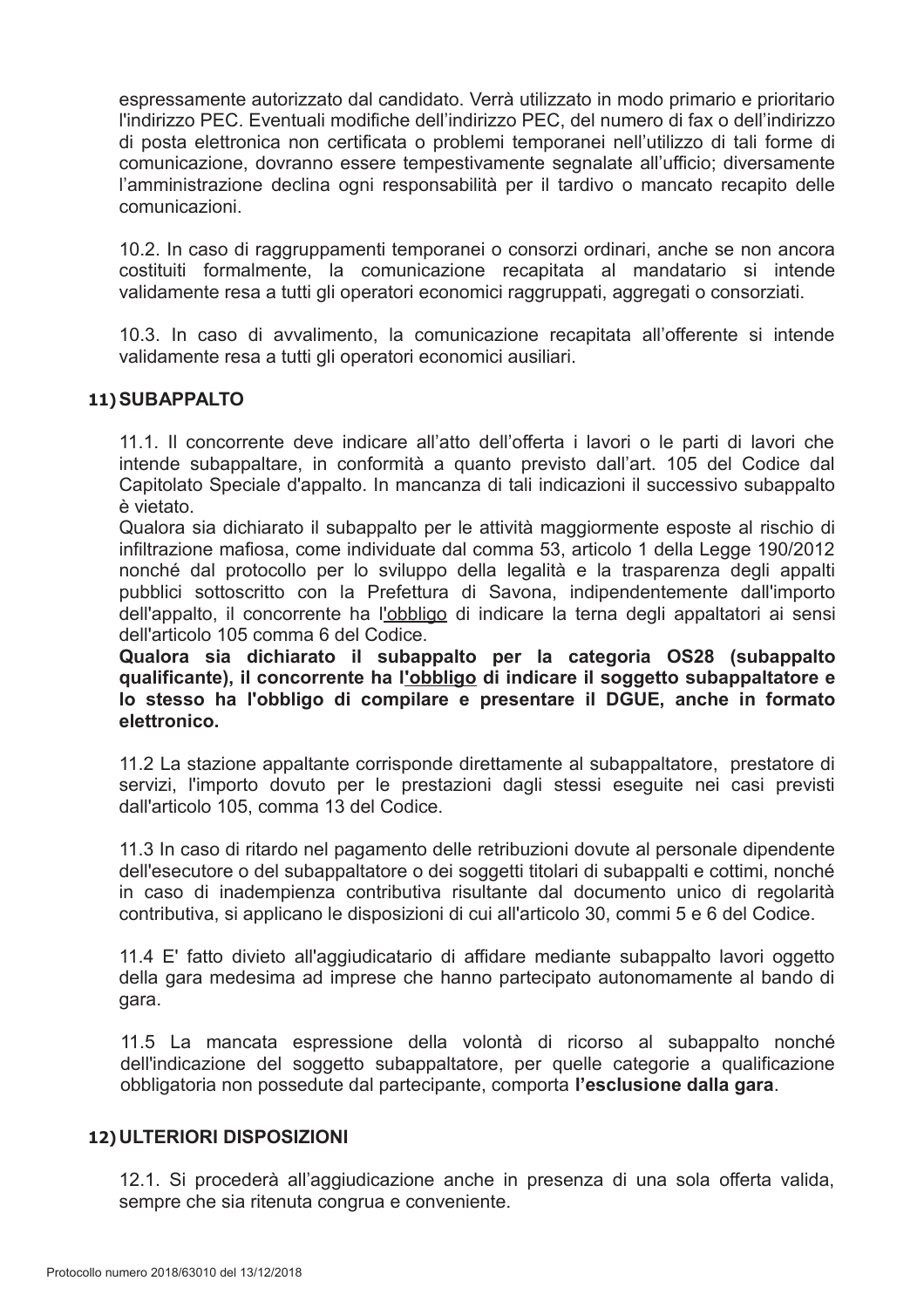12.2. È facoltà della stazione appaltante di non procedere all'aggiudicazione della gara qualora nessuna offerta risulti conveniente o idonea in relazione all'oggetto del contratto, ai sensi dell'articolo 95 comma 12 del Codice.

12.3. L'offerta vincolerà il concorrente per 180 giorni dalla scadenza del termine indicato per la presentazione dell'offerta, salvo proroghe richieste dalla stazione appaltante.

12.4. Fatto salvo l'esercizio dei poteri di autotutela, nei casi consentiti dalle norme vigenti e l'ipotesi di differimento espressamente concordata con l'aggiudicatario, il contratto di appalto verrà stipulato nel termine di 60 giorni che decorre dalla data in cui l'aggiudicazione è divenuta efficace. Le spese relative alla stipulazione del contratto sono a carico dell'aggiudicatario.

12.5. La stipulazione del contratto è, comunque, subordinata al positivo esito delle procedure previste dalla normativa vigente in materia di lotta alla mafia e al controllo del possesso dei requisiti prescritti.

12.6. In caso di offerte uguali si procederà mediante sorteggio.

12.7. La stazione appaltante si riserva la facoltà di cui all'art. 110 del Codice, in caso di fallimento, liquidazione coatta o concordato preventivo dell'appaltatore o di risoluzione del contratto o di recesso dal contratto ai sensi dell'art. 92, comma 4, del d.lgs. 6 settembre 2011, n. 159.

#### 13) CAUZIONI E GARANZIE RICHIESTE

13.1 L'offerta dei concorrenti deve essere corredata, a pena di esclusione, da una garanzia provvisoria indicando quale beneficiario il Comune di Spotorno, come definita dall'art. 93 del Codice, di euro 14.085,57 pari al 2% dell'importo complessivo dell'appalto.

La stessa dovrà essere costituita, a scelta del concorrente:

a) in titoli del debito pubblico garantiti dallo Stato, depositati presso una sezione di tesoreria provinciale o presso le aziende autorizzate, a titolo di pegno, a favore della stazione appaltante; il valore deve essere al corso del giorno del deposito;

b) in contanti, con versamento presso la Tesoreria del Comune di Spotorno, BANCA POPOLARE DI SONDRIO - filale di Savona -Via Antonio Gramsci 54 IBAN IT36 F 0569610600000012000X79. Il bonifico deve specificare che è un deposito cauzionale.

c) da fideiussione bancaria o assicurativa o rilasciata dagli intermediari iscritti nell'albo di cui all'art. 106 del d.lgs. 1 settembre 1993, n. 385 che svolgono in via esclusiva o prevalente attività di rilascio di garanzie e che sono sottoposti a revisione contabile da parte di una società di revisione iscritta nell'albo previsto dall'art. 161 del d.lgs. 24 febbraio 1998, n. 58.

13.2. In caso di prestazione della cauzione provvisoria in contanti o in titoli del debito pubblico, dovrà essere presentata anche una dichiarazione di un istituto bancario/ assicurativo o di altro soggetto contenente l'impegno verso il concorrente a rilasciare. gualora l'offerente risultasse aggiudicatario, garanzia fideiussoria relativa alla cauzione definitiva in favore della stazione appaltante. Le microimprese, piccole e medie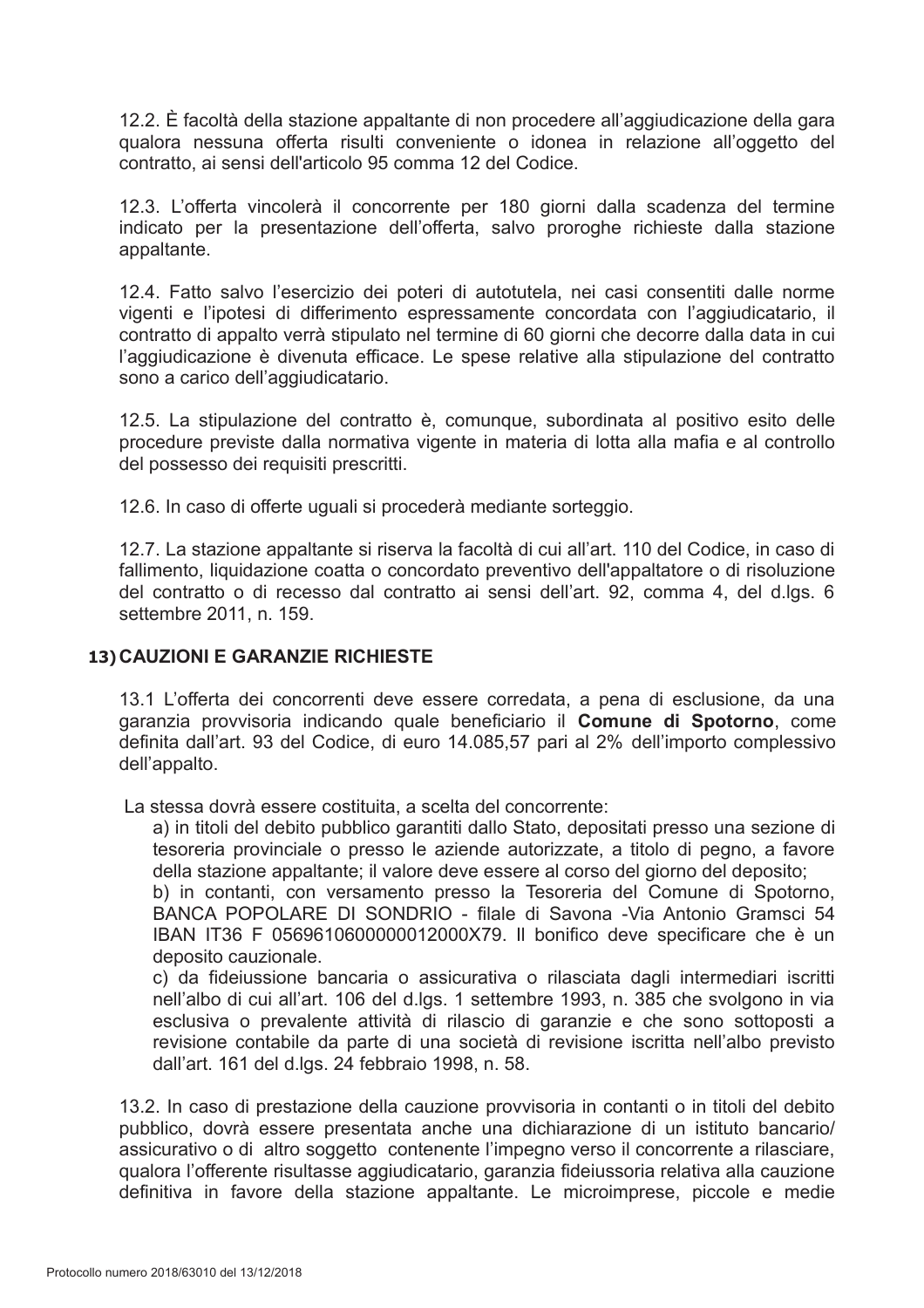imprese e i raggruppamenti temporanei o consorzi ordinari costituiti da microimprese, piccole e medie imprese, non sono tenute a presentare tale dichiarazione, ai sensi dell'articolo 93. comma 8.

13.3. In caso di prestazione della cauzione provvisoria sotto forma di fideiussione. questa dovrà:

13.3.1. essere conforme agli schemi di polizza tipo di cui al Decreto del Ministero dello Sviluppo Economico del 19 gennaio 2018, n. 31;

13.3.2 essere prodotte in originale o in copia autenticata, ai sensi dell'art. 18 del d.P.R. 28 dicembre 2000, n. 445 e ss.mm. ii., con espressa menzione dell'oggetto e del soggetto garantito;

13.3.3 essere corredata da una dichiarazione sostitutiva di atto notorio del fideiussore, che attesti il potere di impegnare, con la sottoscrizione, la società fideiussore nei confronti della stazione appaltante;

13.3.4 avere validità per giorni 180 dal termine ultimo per la presentazione dell'offerta:

13.3.5 qualora si riferiscano a raggruppamenti temporanei o consorzi ordinari, a partecipanti con idoneità plurisoggettiva non ancora costituiti, essere tassativamente intestate a tutti gli operatori che costituiranno il raggruppamento o il consorzio:

13.3.6 prevedere espressamente:

a) la rinuncia al beneficio della preventiva escussione del debitore principale di cui all'art. 1944 del codice civile, volendo ed intendendo restare obbligata in solido con il debitore:

b) la rinuncia ad eccepire la decorrenza dei termini di cui all'art. 1957 del codice civile:

c) la loro operatività entro quindici giorni a semplice richiesta scritta della stazione appaltante:

d) la dichiarazione contenente l'impegno a rilasciare, in caso di aggiudicazione dell'appalto, a richiesta del concorrente, una garanzia fideiussoria, relativa alla cauzione definitiva, di cui agli articoli 103, tranne che per le microimprese. piccole e medie imprese e i raggruppamenti temporanei o consorzi ordinari costituiti da microimprese, piccole e medie imprese, come previsto dall'articolo 93 comma 8 del Codice.

13.4. L'importo della garanzia, e del suo eventuale rinnovo, potrà essere ridotto come previsto dall'articolo 93, comma 7 del Codice.

13.5 La mancata presentazione della cauzione provvisoria ovvero la presentazione di una cauzione di valore inferiore o priva di una o più caratteristiche tra quelle sopra indicate costituirà causa di esclusione

13.6 Si precisa che:

a. in caso di partecipazione in RTI orizzontale, o consorzio ordinario di concorrenti il concorrente può godere del beneficio della riduzione della garanzia solo se tutte le imprese che costituiscono il raggruppamento e/o il consorzio ordinario siano in possesso della predetta certificazione: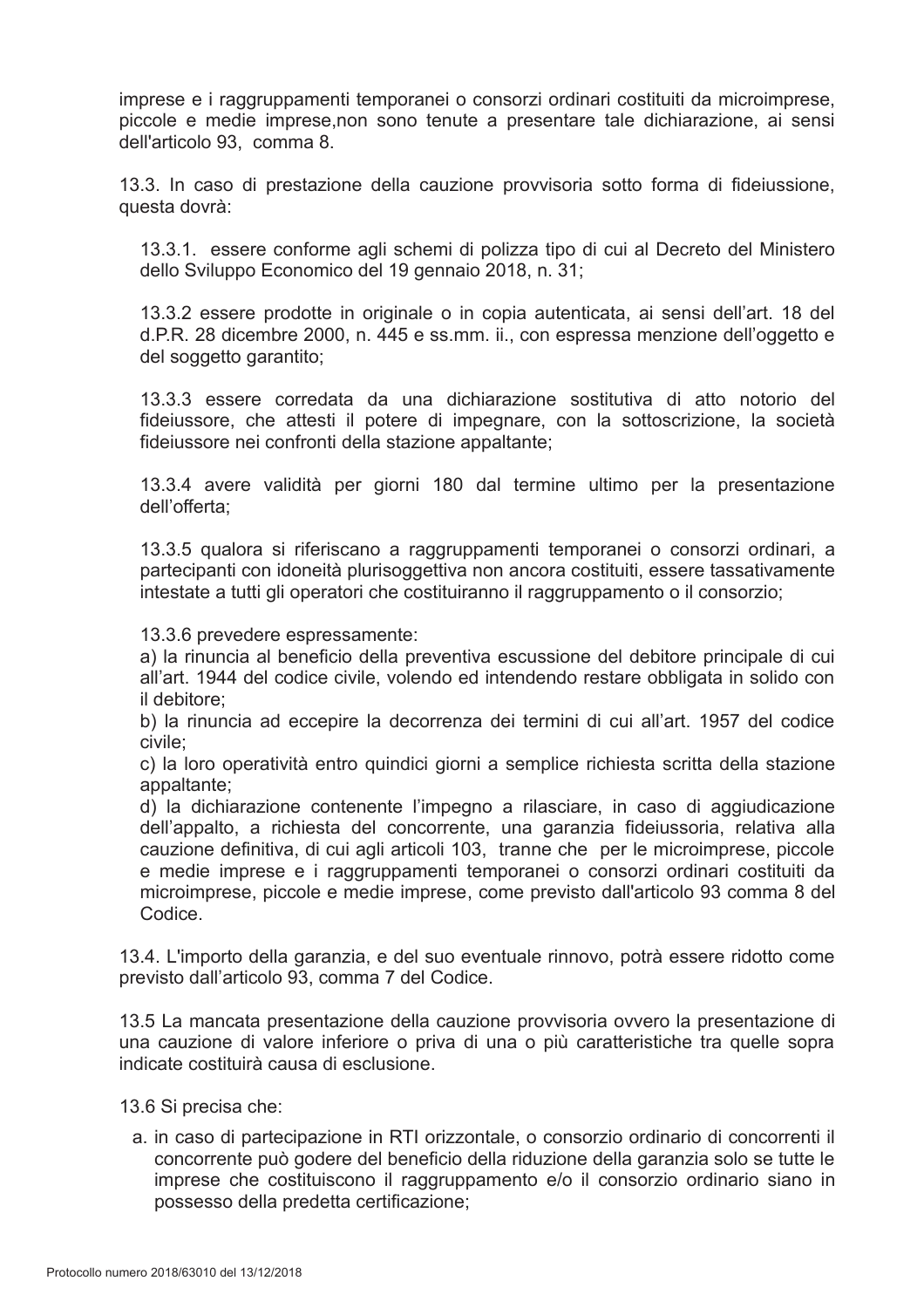- b. in caso di partecipazione in RTI verticale, nel caso in cui solo alcune tra le imprese che costituiscono il raggruppamento verticale siano in possesso della certificazione, il raggruppamento stesso può beneficiare di detta riduzione, in ragione della parte delle prestazioni contrattuali che ciascuna impresa raggruppata e/o raggruppanda assume nella ripartizione dell'oggetto contrattuale all'interno del raggruppamento;
- c. in caso di partecipazione in consorzio di cui alle lett. b) e c) dell'art. 45, comma 2, del Codice, il concorrente può godere del beneficio della riduzione della garanzia nel caso in cui la predetta certificazione sia posseduta dal consorzio.

13.6. La cauzione provvisoria verrà svincolata all'aggiudicatario automaticamente al momento della stipula del contratto, mentre agli altri concorrenti, ai sensi dell'art. 93, comma 9, del Codice, verrà svincolata entro trenta giorni dalla comunicazione dell'avvenuta aggiudicazione.

13.7 All'atto della stipulazione del contratto l'aggiudicatario deve presentare: 13.7.1 la cauzione definitiva, nella misura e nei modi previsti dall'art. 103 del Codice e dall'art. 123 del Regolamento; 13.7.2 la polizza assicurativa ai sensi dell'art. 103 comma 7 del Codice.

# 14) PAGAMENTO IN FAVORE DELL'AUTORITÀ

14.1 I concorrenti, a pena di esclusione, devono effettuare il pagamento del contributo previsto dalla legge in favore dell'Autorità, per un importo pari ad euro 70,00 (euro settanta) scegliendo tra le modalità di cui alla deliberazione dell'Autorità n. 1300 del 20 dicembre 2017.

14.2 La mancata dimostrazione dell'avvenuto pagamento costituisce causa di esclusione dalla procedura di gara.

#### ECONOMICO-FINANZIARIA DI L **CAPACITA'** E. **TECNICO-15) REQUISITI ORGANIZZATIVA**

15.1 I concorrenti, a pena di esclusione, devono essere in possesso dei sequenti requisiti:

15.1.1 attestazione, rilasciata da società organismo di attestazione (SOA) regolarmente autorizzata, in corso di validità, che documenti la qualificazione in categoria e classifica adeguata ai lavori da assumere (Prevalente OG1 come da tabella di cui sopra).

I concorrenti possono beneficiare dell'incremento della classifica di qualificazione nei limiti ed alle condizioni indicate all'art. 61, comma 2, del Regolamento.

15.1.2 Per le categorie scorporabili: OS28 art. 90 DPR 207/2010 posseduto in proprio, in assenza di qualificazione obbligo di subappalto (subappalto "qualificante") e OS30 SIOS art. 90 DPR 207/2010 obbligo di qualificazione in proprio o mediante RTI, divieto di avvalimento.

15.1.3 Per i raggruppamenti temporanei e per i consorzi ordinari di tipo orizzontale, di cui all'art. 45, comma 2 lettera d), e) e) del Codice, i requisiti economico-finanziari e tecnico-organizzativi richiesti nel bando di gara devono essere posseduti dalla mandataria o da una impresa consorziata nella misura posseduta minima del 40%; la restante percentuale deve essere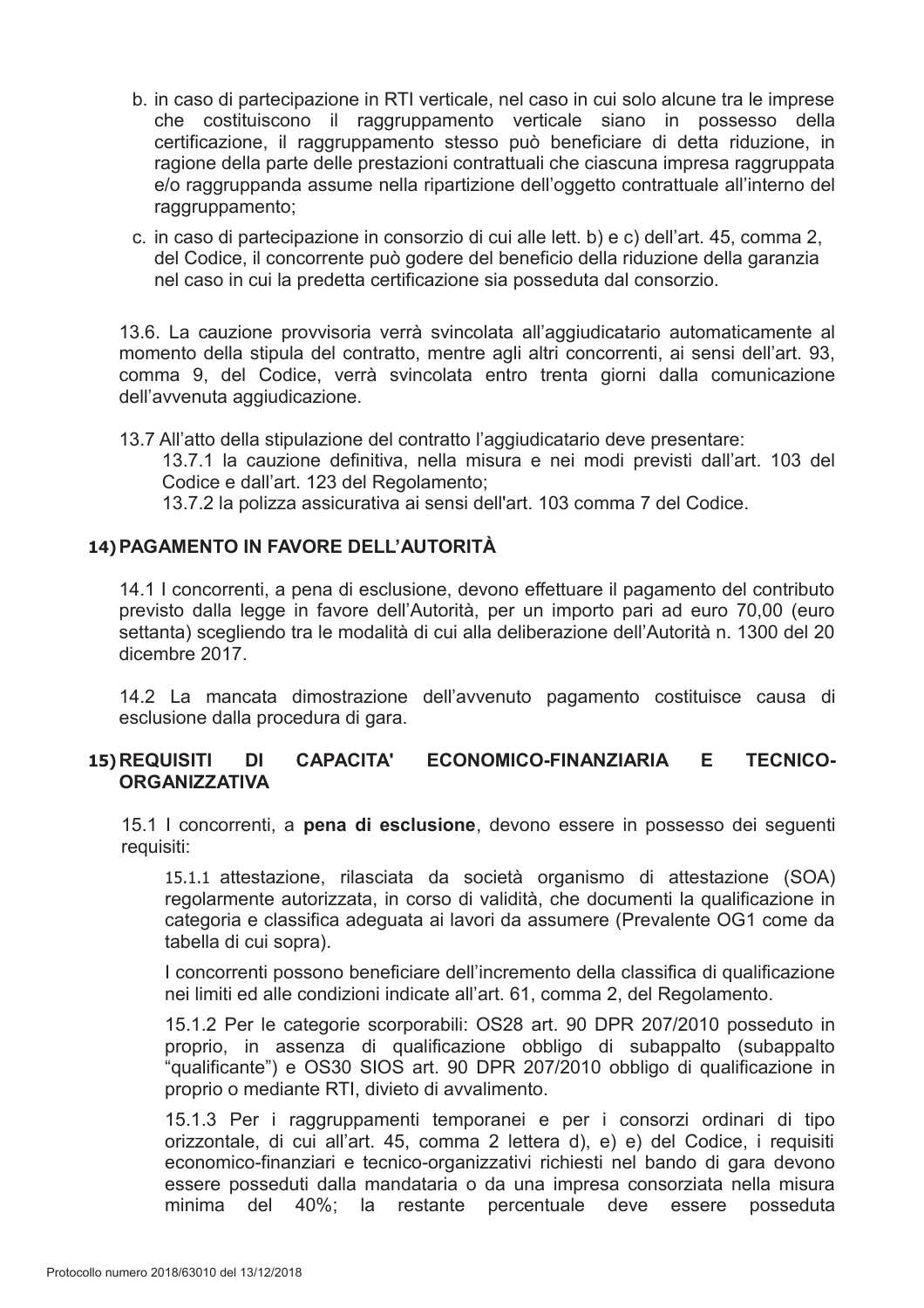cumulativamente dalle mandanti o dalle altre imprese consorziate, ciascuna nella misura minima del 10% di quanto richiesto all'intero raggruppamento. L'Impresa mandataria in ogni caso dovrà possedere i requisiti in misura maggioritaria.

15.1.4 Per i raggruppamenti temporanei e per i consorzi di tipo verticale, di cui all'art. 45, comma 2, lettera d), e) del Codice, i requisiti economico-finanziari e tecnico-organizzativi richiesti nel bando di gara devono essere posseduti dalla capogruppo nella categoria prevalente; nella categoria scorporata la mandante deve possedere i requisiti previsti per l'importo dei lavori della categoria, nella misura indicata per l'impresa singola.

15.1.5 I requisiti relativi alle lavorazioni riconducibili alla categoria prevalente e/o alle categorie scorporabili possono essere assunte da un raggruppamento di tipo orizzontale, costituendo un raggruppamento di tipo misto.

# 16) AVVALIMENTO

16.1 In attuazione dei disposti dell'art. 89 del Codice, il concorrente singolo, consorziato, raggruppato, può dimostrare il possesso dei requisiti di carattere economico, finanziario, tecnico e organizzativo avvalendosi dei requisiti di un altro soggetto. Il concorrente e l'impresa ausiliaria sono responsabili in solido nei confronti della stazione appaltante in relazione alle prestazioni oggetto del contratto.

16.2 Non è consentito, a pena di esclusione, che della stessa impresa ausiliaria si avvalga più di un concorrente e che partecipino alla gara sia l'impresa ausiliaria che quella che si avvale dei requisiti.

16.3 E' ammesso l'avvalimento di più imprese ausiliarie. L'ausiliario non può avvalersi a sua volta di altro soggetto.

16.4 Non è ammesso l'avvalimento per le opere per le quali sono necessari lavori o componenti di notevole contenuto tecnologico o di rilevante complessità tecnica, quali strutture, impianti e opere speciali e, in paricolare, per la seguente categoria: OS30 SIOS.

16.5 La categoria OG11 è alternativa alle categorie OS28 e OS30.

# 17) MODALITÀ DI PRESENTAZIONE E CRITERI DI AMMISSIBILITÀ DELLE OFFERTE

17.1 Il plico contenente l'offerta e la documentazione, a pena di esclusione, deve essere sigillato e deve pervenire, a mezzo raccomandata del servizio postale entro le ore 12.00 del giorno 08 gennaio 2019, esclusivamente all'indirizzo "Provincia di Savona – SUA.SV - Protocollo Generale - Via Sormano 12 - 17100 Savona" Si precisa che per "sigillatura" deve intendersi una chiusura ermetica recante un qualsiasi segno o impronta, apposto su materiale plastico come striscia incollata o ceralacca o piombo, tale da rendere chiusi il plico e le buste, attestare l'autenticità della chiusura originaria proveniente dal mittente, nonché garantire l'integrità e la non manomissione del plico e delle buste.

17.2. È altresì facoltà dei concorrenti consegnare a mano il plico tutti i giorni feriali, escluso il sabato, durante il normale orario d'ufficio (lunedì/venerdi dalle ore 9.00 alle ore 12.00, il martedì/giovedì dalle 14.30 alle 16.30), presso l'ufficio protocollo generale della Stazione Unica Appaltante SUA.SV della Provincia di Savona, sito in Via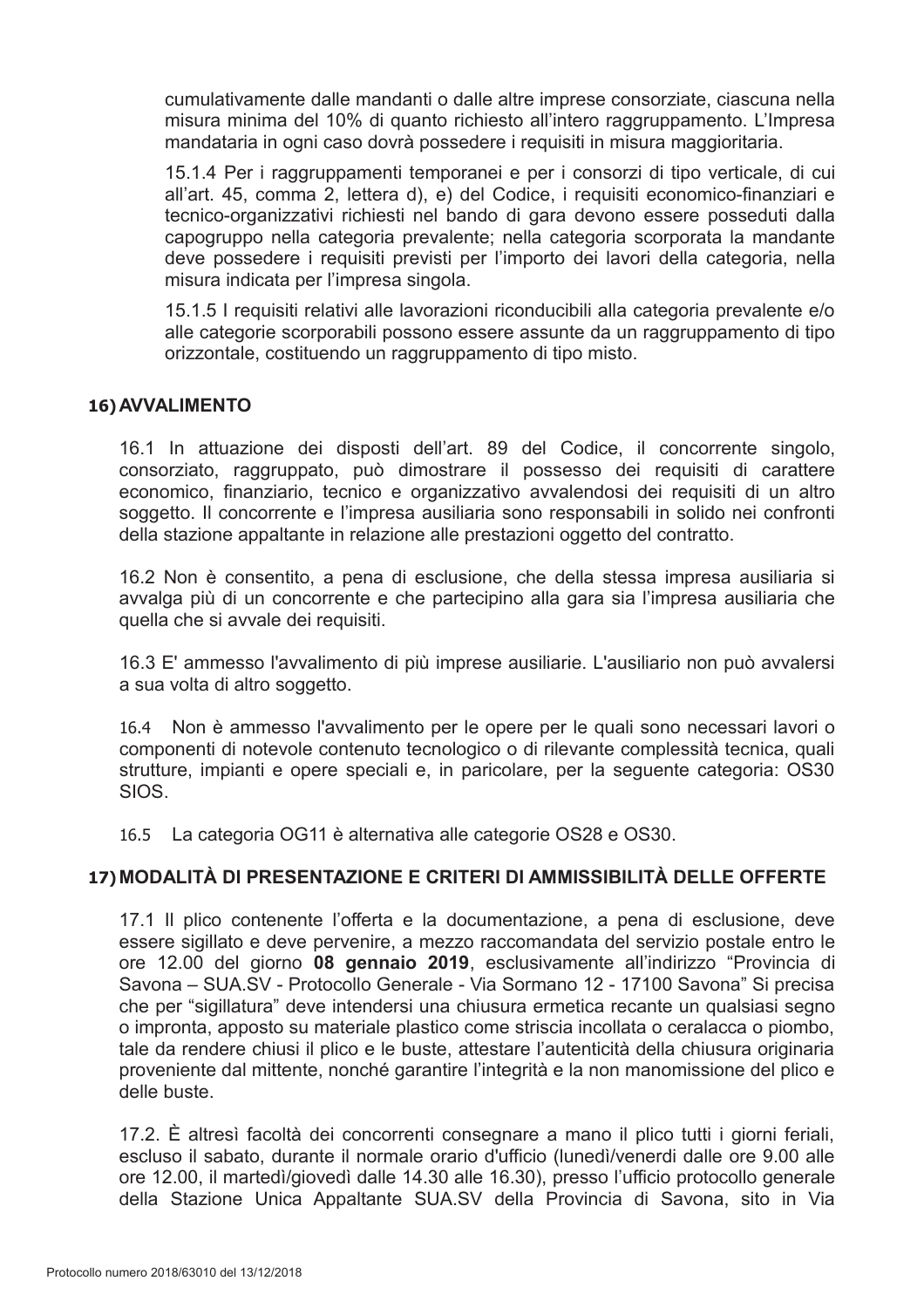Sormano 12 - 17100 Savona. Il personale addetto rilascerà ricevuta nella quale sarà indicata data e ora di ricezione del plico. Il recapito tempestivo dei plichi rimane ad esclusivo rischio dei mittenti.

17.3. Il plico deve recare, all'esterno, le informazioni relative all'operatore economico concorrente (denominazione o ragione sociale, codice fiscale, indirizzo di posta elettronica/PEC per le comunicazioni) e riportare la dicitura PROCEDURA APERTA PER L'AFFIDAMENTO DEL SEGUENTE LAVORO: APPALTO N. 173 - LAVORI DI COMPLETAMENTO NUOVA SEDE COMUNALE - PRIMO LOTTO FUNZIONALE. -CIG 77277125AD oltre al giorno e all'ora dell'espletamento della medesima e la dicitura "NON APRIRE". Nel caso di concorrenti con idoneità plurisoggettiva (raggruppamenti temporanei di impresa, consorzio ordinario) vanno riportati sul plico le informazioni di tutti i singoli partecipanti, già costituiti o da costituirsi.

17.4 Il plico, a pena di esclusione, deve contenere al suo interno due buste chiuse e sigillate, recanti l'intestazione del mittente, l'indicazione dell'oggetto dell'appalto e la dicitura, rispettivamente:

17.4.1. "A - Documentazione amministrativa";

17 4 2 "B - Offerta economica".

17.5 Verranno escluse le offerte plurime, condizionate, alternative o espresse in aumento rispetto all'importo a base di gara.

# 18) CONTENUTO DELLA BUSTA "A - DOCUMENTAZIONE AMMINISTRATIVA"

Nella busta "A - Documentazione amministrativa" devono essere contenuti i seguenti documenti:

18.1. domanda di partecipazione (modello A in bollo) sottoscritta, a pena di esclusione, dal legale rappresentante del concorrente, con allegata la copia fotostatica di un documento di identità del sottoscrittore; la domanda può essere sottoscritta anche da un procuratore del legale rappresentante e, in tal caso, va allegata, a pena di esclusione, copia conforme all'originale della relativa procura. Nel caso di raggruppamento temporaneo o consorzio ordinario non ancora costituiti, la domanda, a pena di esclusione, deve essere sottoscritta da tutti i soggetti che costituiranno il raggruppamento o consorzio;

18.2. dichiarazione sostitutiva resa ai sensi degli artt. 46 e 47 del d.P.R. 28 dicembre 2000, n. 445 e ss.mm.ii. con la quale il concorrente, a pena di esclusione dichiara (modello B):

a) che nei propri confronti non è stata pronunciata condanna con sentenza definitiva o decreto penale di condanna divenuto irrevocabile o sentenza di applicazione della pena su richiesta ai sensi dell'articolo 444 del Codice di procedura penale, per uno dei seguenti reati: a) delitti, consumati o tentati, di cui agli articoli 416, 416bis del Codice penale ovvero delitti commessi avvalendosi delle condizioni previste dal predetto articolo 416bis ovvero al fine di agevolare l'attività delle associazioni previste dallo stesso articolo, nonché per i delitti, consumati o tentati, previsti dall'articolo 74 del decreto del Presidente della Repubblica 9 ottobre 1990, n. 309, dall'articolo 291 quater del decreto del Presidente della Repubblica 23 gennaio 1973, n. 43 e dall'articolo 260 del decreto legislativo 3 aprile 2006, n. 152, in quanto riconducibili alla partecipazione a un'organizzazione criminale, quale definita all'articolo 2 della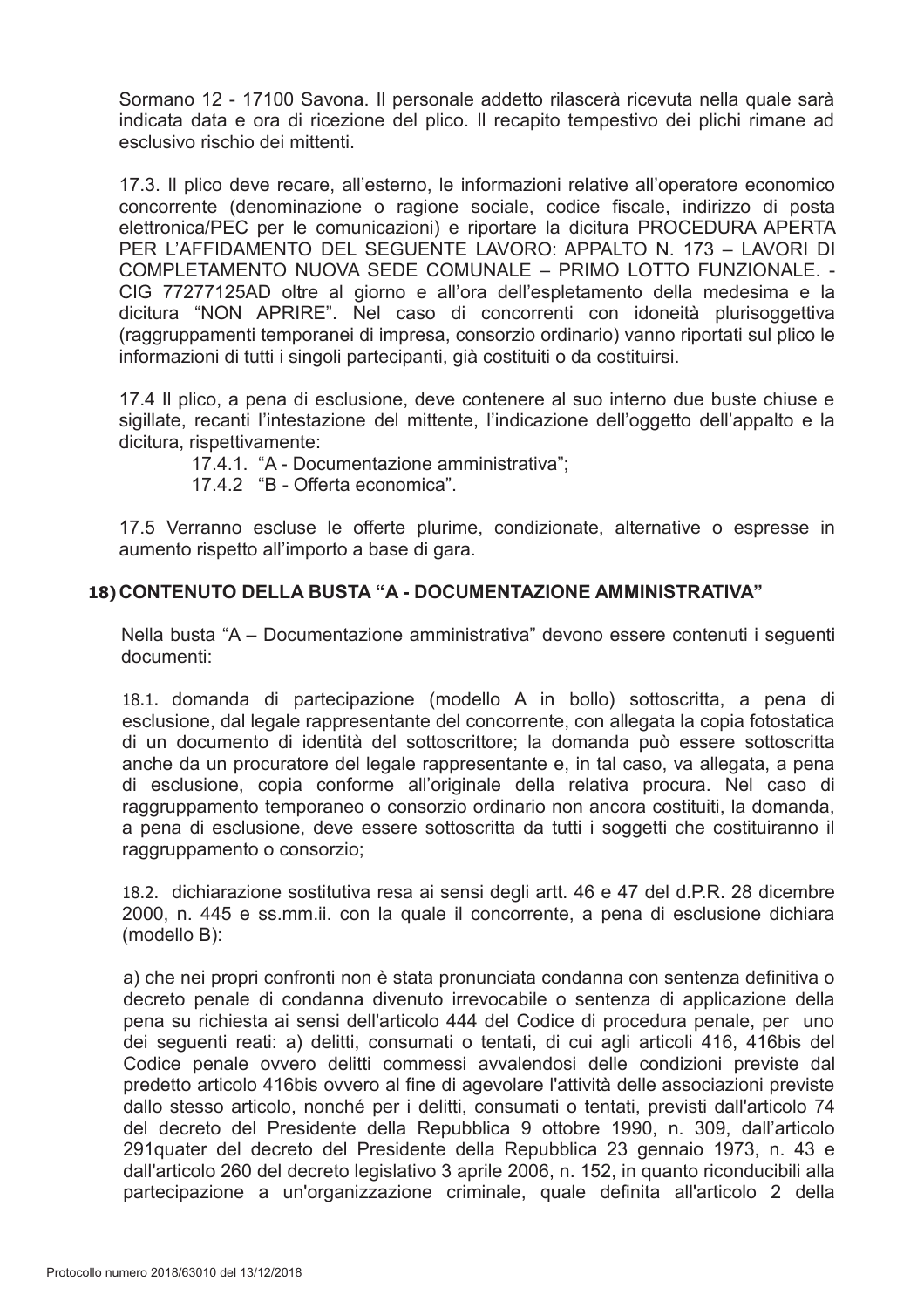decisione quadro 2008/841/GAI del Consiglio: b) delitti, consumati o tentati, di cui agli articoli 317, 318, 319, 319 ter, 319 quater, 320, 321, 322, 322 bis, 346 bis, 353, 353 bis, 354, 355 e 356 del Codice penale nonché all'articolo 2635 del Codice civile; b-bis) false comunicazioni sociali di cui agli articoli 2621 e 2622 del codice civile; c) frode ai sensi dell'articolo 1 della convenzione relativa alla tutela degli interessi finanziari delle Comunità europee; d) delitti, consumati o tentati, commessi con finalità di terrorismo, anche internazionale, e di eversione dell'ordine costituzionale reati terroristici o reati connessi alle attività terroristiche; e) delitti di cui agli articoli 648bis, 648ter e 648ter.1 del Codice penale, riciclaggio di proventi di attività criminose o finanziamento del terrorismo, quali definiti all'articolo 1 del decreto legislativo 22 giugno 2007, n. 109 e successive modificazioni; f) sfruttamento del lavoro minorile e altre forme di tratta di esseri umani definite con il decreto legislativo 4 marzo 2014, n. 24; g) ogni altro delitto da cui derivi, quale pena accessoria, l'incapacità di contrattare con la pubblica amministrazione, anche riferita a un suo subappaltatore nei casi di cui all'articolo 105, comma 6 per uno dei reati elencati alle lettere a), b), b-bis), c), d), e), f), g), comma 1, dell'articolo 80 del Codice;

b) che non sussistono cause di decadenza, di sospensione o di divieto previste dall'articolo 67 del decreto legislativo 6 settembre 2011, n. 159 o di un tentativo di infiltrazione mafiosa di cui all'articolo 84, comma 4, del medesimo decreto tenuto conto che resta fermo quanto previsto dagli articoli 88, comma 4bis, e 92, commi 2 e 3, del decreto legislativo 6 settembre 2011, n. 159, con riferimento rispettivamente alle comunicazioni antimafia e alle informazioni antimafia (articolo 80, comma 2, del Codice);

c) di non aver commesso violazioni gravi, definitivamente accertate, rispetto gli obblighi relativi al pagamento delle imposte e tasse o dei contributi previdenziali (articolo 80, comma 4, del Codice);

d) di non aver commesso gravi infrazioni debitamente accertate alle norme in materia di salute e sicurezza sul lavoro nonché agli obblighi di cui all'articolo 30, comma 3, del Codice e a ogni altro obbligo derivante dai rapporti di lavoro (articolo 80, comma 5, lettera a) del Codice);

e) di non trovarsi in stato di fallimento, di liquidazione coatta o di concordato preventivo e che nei propri riguardi non è in corso un procedimento per la dichiarazione di una di tali situazioni; (articolo 80 comma 5 lettera b) del Codice) (Oppure, in caso di concordato preventivo con continuità aziendale)

e) di avere depositato il ricorso per l'ammissione alla procedura di concordato preventivo con continuità aziendale, di cui all'art. 186-bis del R.D. 16 marzo 1942, n. 267, e di essere stato autorizzato alla partecipazione a procedure per l'affidamento di contratti pubblici lindicare i dati dell'autorizzazione: Tribunale, numero, data, ecc.] per tale motivo, dichiara di non partecipare alla presente gara quale impresa mandataria di un raggruppamento di imprese; alla suddetta dichiarazione, a pena di esclusione, devono essere, altresì, allegati i documenti di cui ai successivi punti a.1-a.4; (Oppure)

e) di trovarsi in stato di concordato preventivo con continuità aziendale, di cui all'art. 186-bis del R.D. 16 marzo 1942, n. 267, [indicare i dati decreto: Tribunale, numero, data, ecc.] per tale motivo, dichiara di non partecipare alla presente gara quale impresa mandataria di un raggruppamento di imprese: alla suddetta dichiarazione, a pena di esclusione, devono essere, altresì, allegati i sequenti documenti: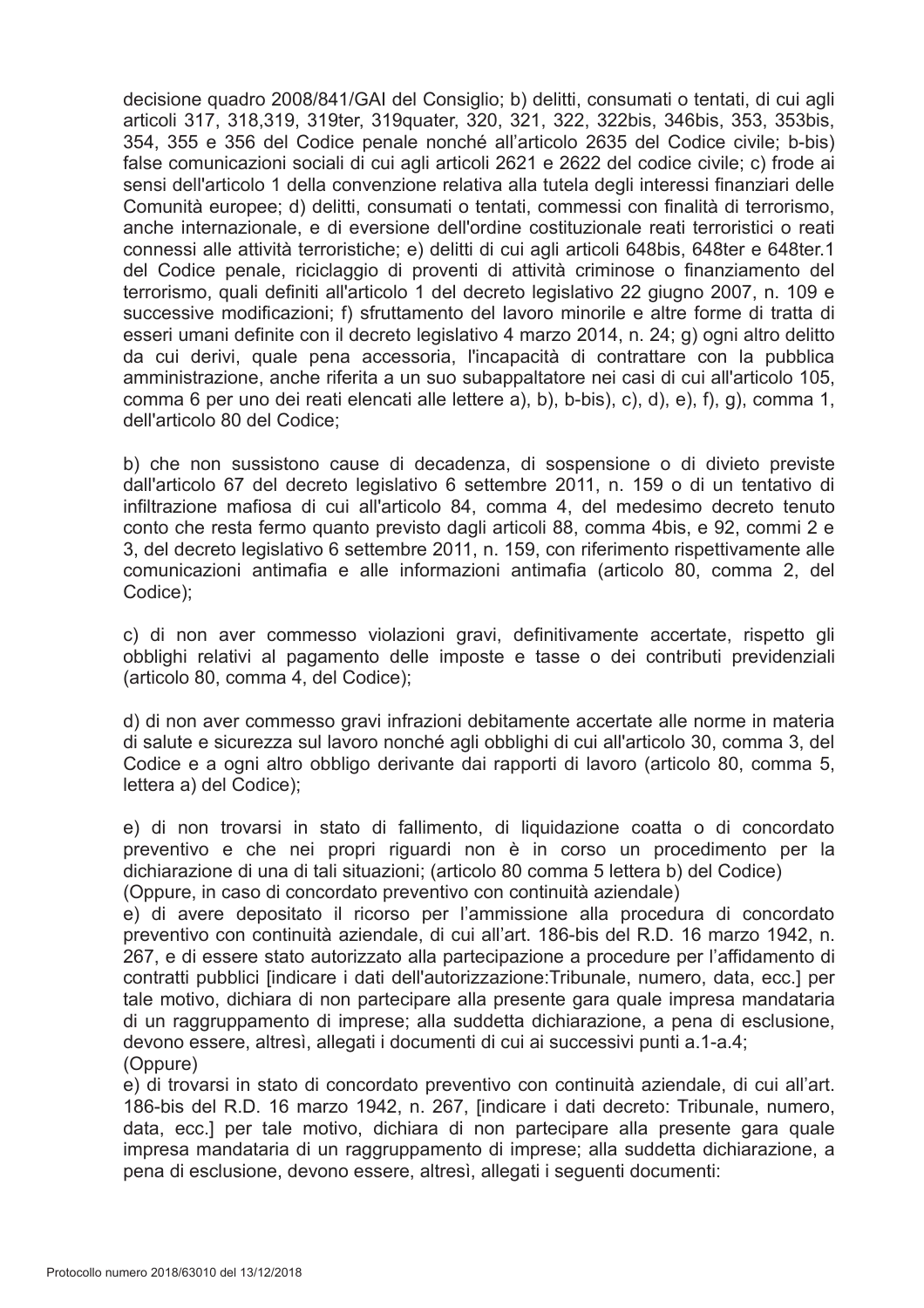relazione di un professionista in possesso dei requisiti di cui all'art. 67, lett. d), e.1. del R.D. 16 marzo 1942, n. 267, che attesta la conformità al piano di risanamento e la ragionevole capacità di adempimento del contratto;

 $e.2.$ dichiarazione sostitutiva con la quale il concorrente indica l'operatore economico che, in qualità di impresa ausiliaria, metterà a disposizione, per tutta la durata dell'appalto, le risorse e i requisiti di capacità finanziaria, tecnica, economica nonché di certificazione richiesti per l'affidamento dell'appalto e potrà subentrare, in caso di fallimento nel corso della gara oppure dopo la stipulazione del contratto, ovvero nel caso in cui non sia più in grado, per qualsiasi ragione, di dare regolare esecuzione all'appalto:

f) di non essersi reso colpevole di gravi illeciti professionali, tali da rendere dubbia la propria integrità o affidabilità (articolo 80, comma 5, lettera c) del Codice);

g) di non trovarsi o determinare situazioni di conflitto di interesse ai sensi dell'articolo 42, comma 2, non diversamente risolvibile (articolo 80, comma 5, lettera d) del Codice);

h) che non vi è stato alcun precedente coinvolgimento del concorrente nella preparazione della procedura d'appalto tale da creare una distorsione della concorrenza (articolo 80, comma 5, lettera e) del Codice);

i) di non essere stato soggetto alla sanzione interdittiva di cui all'articolo 9, comma 2, lettera c) del decreto legislativo 8 giugno 2001, n. 231 o ad altra sanzione che comporta il divieto di contrarre con la pubblica amministrazione, compresi i provvedimenti interdittivi di cui all'articolo 14 del decreto legislativo 9 aprile 2008, n. 81 (articolo 80, comma 5, lettera f) del Codice);

j) di non aver prestato nella procedura di gara in corso nè negli affidamenti di subappalti documentazione o dichiarazioni non veritiere (articolo 80, comma 5, lettera f-bis) del Codice);

k) che nel casellario informatico tenuto dall'Osservatorio dell'ANAC non vi sono annotazioni relative a false dichiarazioni o falsa documentazione presentata nelle procedure di gara e negli affidamenti di subappalti (articolo 80, comma 5, lettera f-ter, del Codice):

I) che nel casellario informatico delle imprese, istituito presso l'Osservatorio dell'ANAC, non risulta nessuna iscrizione per aver presentato falsa dichiarazione o falsa documentazione ai fini del rilascio dell'attestazione di qualificazione per il periodo durante il quale perdura l'iscrizione (articolo, 80 comma 5, lettera g), del Codice);

m) di non aver violato il divieto di intestazione fiduciaria posto all'articolo 17 della legge 19 marzo 1990, n. 55 o, altrimenti, che è trascorso almeno un anno dall'ultima violazione accertata definitivamente e che questa è stata rimossa (articolo 80, comma 5. lettera h), del Codice):

n) di essere in regola con le norme che disciplinano il diritto al lavoro dei disabili, ai sensi della legge 12 marzo 1999, n. 68 (articolo 80, comma 5, lettera i) del Codice);

o) di non essere stato vittima dei reati previsti e puniti dagli articoli 317 e 629 del Codice penale aggravati ai sensi dell'articolo 7 del decreto legge 13 maggio 1991, n.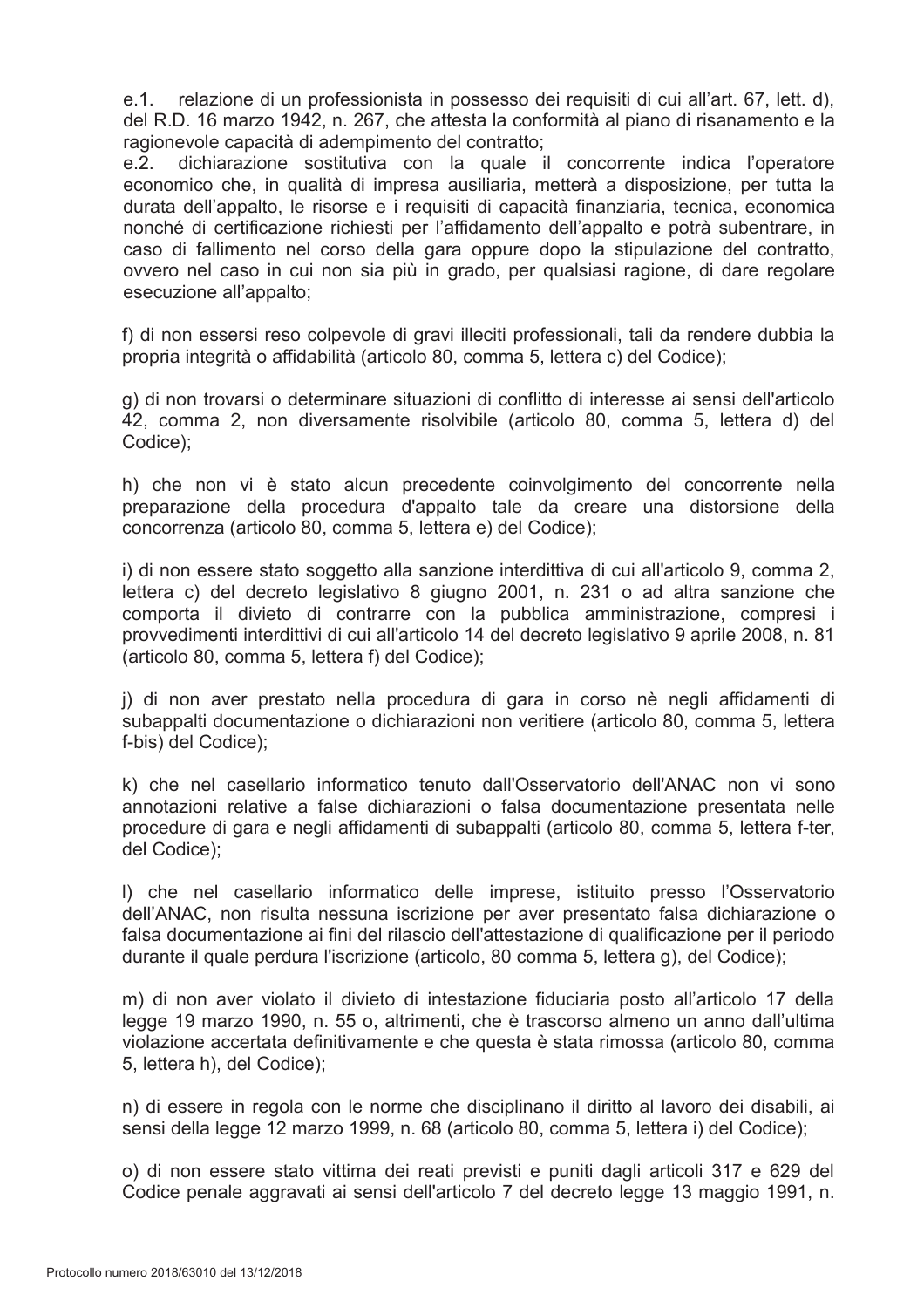152, convertito, con modificazioni, dalla legge 12 luglio 1991, n. 203 (articolo 80, comma 5, lettera I) del Codice),

(Oppure)

o) pur essendo stato vittima dei reati previsti e puniti dagli articoli 317 e 629 del Codice penale aggravati ai sensi dell'articolo 7 del decreto legge 13 maggio 1991, n. 152, convertito, con modificazioni, dalla legge 12 luglio 1991, n. 203, di aver denunciato i fatti all'autorità giudiziaria (salvo che ricorrano i casi previsti dall'articolo 4, primo comma, della legge 24 novembre 1981, n. 689) (articolo 80, comma 5, lettera I) del Codice);

p) di non essere in una situazione di controllo di cui all'articolo 2359 del Codice civile con altri operatori economici e di aver formulato l'offerta autonomamente (articolo 80, comma 5, lettera m) del Codice);

(Oppure)

p) di non essere a conoscenza della partecipazione alla medesima procedura di altri operatori economici che si trovano, nei suoi confronti, in una delle situazioni di controllo di cui all'articolo 2359 del Codice civile e di aver formulato autonomamente l'offerta:

(Oppure)

p) di essere a conoscenza della partecipazione alla medesima procedura di altri operatori economici che si trovano, nei suoi confronti, in una delle situazioni di controllo di cui all'articolo 2359 del Codice civile e di aver formulato autonomamente l'offerta:

g) che non sussistono situazioni interdittive di cui all'art. 53, comma 16-ter, del d.lgs. del 2001, n. 165 (ovvero di non aver concluso contratti di lavoro subordinato o autonomo e, comunque, di non aver attribuito incarichi ad ex dipendenti che hanno esercitato poteri autoritativi o negoziali, per conto delle pubbliche amministrazioni, nei loro confronti, per il triennio successivo alla cessazione del rapporto).

18.3. Si precisa che:

18.3.1 a pena di esclusione, le attestazioni di cui al punto 18.2, nel caso di raggruppamenti temporanei, consorzi ordinari devono essere rese da tutti gli operatori economici che partecipano alla procedura in forma congiunta;

18.3.2 a pena di esclusione, le attestazioni di cui al punto 18.1, nel caso di consorzi cooperativi, di consorzi artigiani e di consorzi stabili, devono essere rese anche dai consorziati per conto dei quali il consorzio concorre;

18.3.3 a pena di esclusione, le dichiarazioni di cui all'articolo 80, comma 1 del Codice, devono essere rese personalmente dai sequenti soggetti: titolare o direttore tecnico, se si tratta di impresa individuale; soci e direttore tecnico, se si tratta di società in nome collettivo: soci accomandatari e direttore tecnico, se si tratta di società in accomandita semplice; membri del consiglio di amministrazione cui sia stata conferita la legale rappresentanza, di direzione o di vigilanza o soggetti muniti di poteri di rappresentanza, di direzione e di controllo, direttore tecnico e socio unico persona fisica, ovvero socio di maggioranza in caso di società con meno di quattro soci, se si tratta di altro tipo di società o consorzio. (modello B)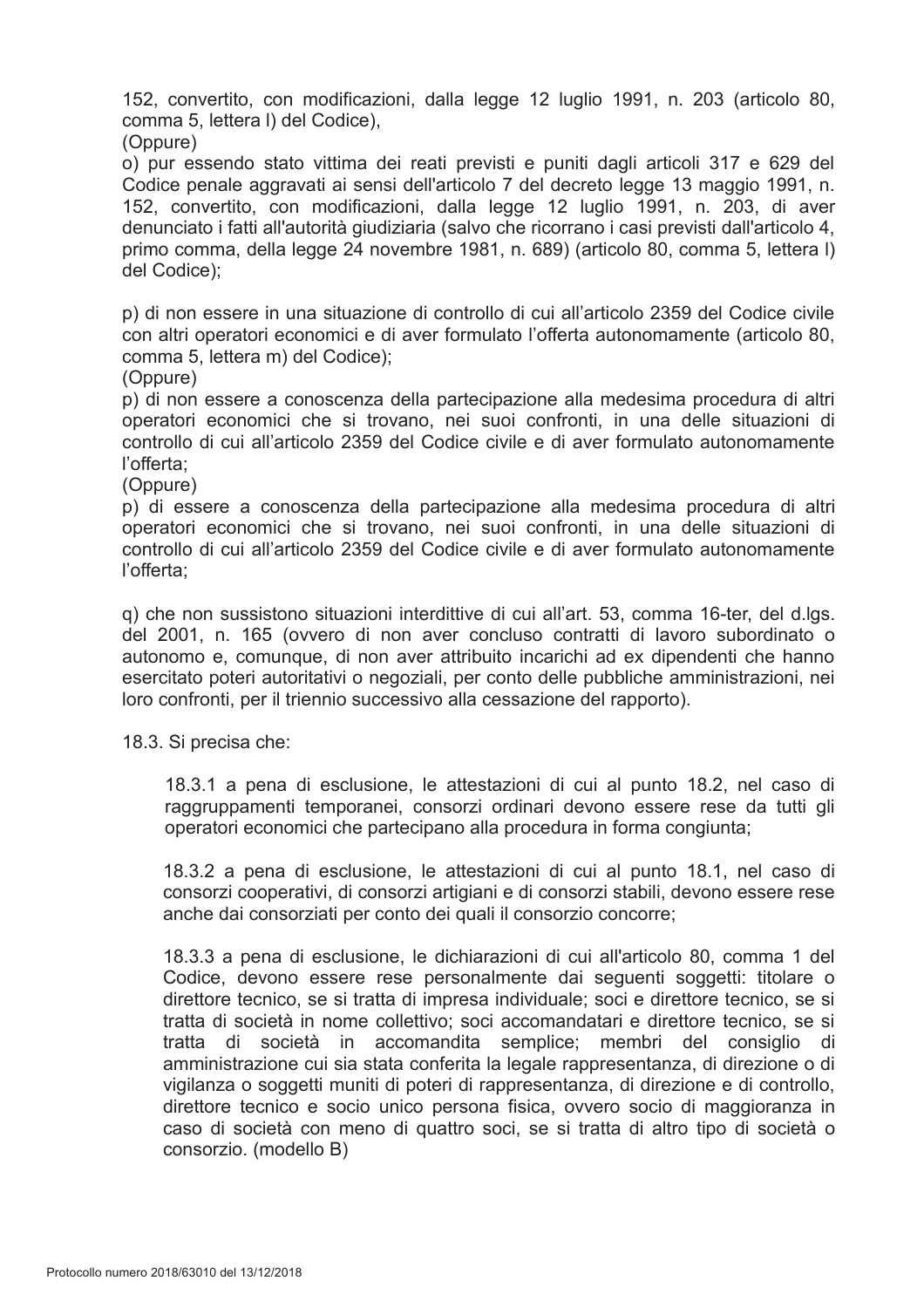18.3.4 a pena di esclusione. l'attestazione del requisito di cui all'art. 80, comma 1 del Codice, deve essere resa personalmente anche da ciascuno dei soggetti cessati nella carica nell'anno precedente la data di pubblicazione del bando di gara gualora l'impresa non dimostri che vi sia stata completa ed effettiva dissociazione della condotta penalmente sanzionata: qualora i suddetti soggetti non siano in condizione di rendere la richiesta attestazione, questa può essere resa dal legale rappresentante, mediante dichiarazione sostitutiva ai sensi dell'art. 47 d.P.R. 28 dicembre 2000, n. 445, con indicazione nominativa dei soggetti per i quali l'attestazione è rilasciata. (modello B);

18.3.5 l'esclusione non va disposta e il divieto non si applica quando il reato è stato depenalizzato ovvero quando è intervenuta la riabilitazione ovvero quando il reato è stato dichiarato estinto dopo la condanna ovvero in caso di revoca della condanna medesima.

18.4 dichiarazione sostitutiva (modello D) resa ai sensi degli artt. 46 e 47 del d.P.R. 28 dicembre 2000, n. 445 e ss.mm. ii. con la quale il concorrente, a pena di esclusione:

a) indica la Camera di Commercio nel cui registro delle imprese è iscritto, precisando gli estremi di iscrizione (numero e data), la forma giuridica e l'attività per la quale è iscritto, che deve corrispondere a quella oggetto della presente procedura di affidamento, ovvero ad altro registro o albo eguivalente secondo la legislazione nazionale di appartenenza, precisando gli estremi dell'iscrizione (numero e data), della classificazione e la forma giuridica:

b) indica se la ditta è una micro, piccola o media impresa;

c) indica i dati identificativi (nome, cognome, luogo e data di nascita, qualifica) dei soggetti di seguito indicati: titolare o direttore tecnico, se si tratta di impresa individuale; soci e direttore tecnico, se si tratta di società in nome collettivo; soci accomandatari e direttore tecnico, se si tratta di società in accomandita semplice; membri del consiglio di amministrazione cui sia stata conferita la legale rappresentanza, di direzione o di vigilanza o soggetti muniti di poteri di rappresentanza, ivi compresi institori e procuratori generali, membri degli organi con poteri di direzione o di vigilanza o dei soggetti muniti di poteri di rappresentanza, di direzione o di controllo, direttore tecnico, socio unico persona fisica, ovvero socio di maggioranza in caso di società con meno di quattro soci, se si tratta di altro tipo di società o consorzio.

d) attesta che nell'anno antecedente la data di pubblicazione del bando di gara non vi sono stati soggetti cessati dalle cariche societarie ovvero indica l'elenco degli eventuali soggetti cessati dalle cariche societarie suindicate nell'anno antecedente la data di pubblicazione del bando:

e) attesta il possesso dei requisiti di idoneità professionale; la capacità economico finanziaria e le capacità tecnico – professionali, previste dal disciplinare di gara  $(modello C);$ 

f) in caso di avvalimento, a pena di esclusione, il concorrente dovrà allegare alla domanda: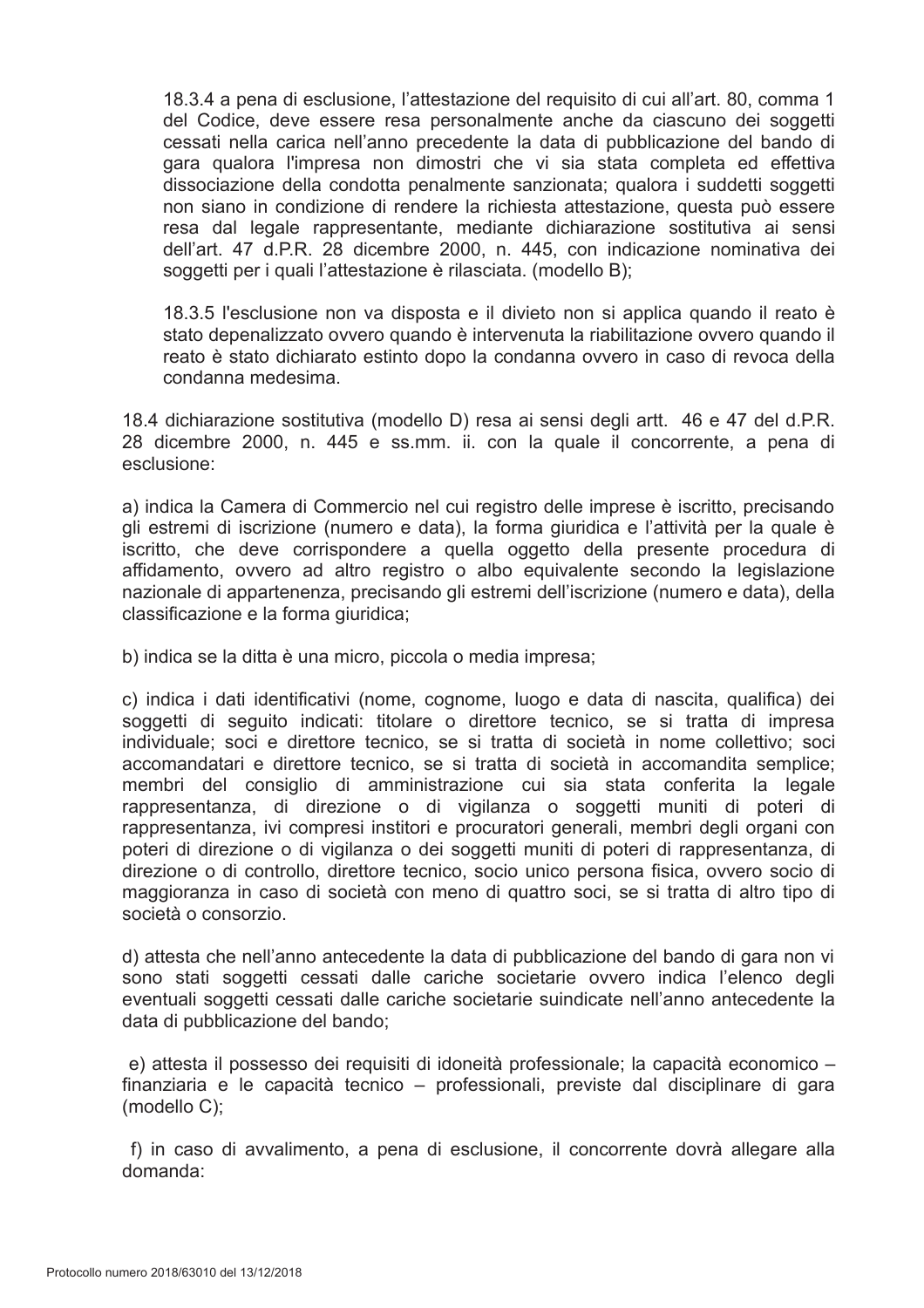a. dichiarazione sostitutiva con cui il concorrente indica specificatamente il possesso dei requisiti di partecipazione di carattere speciale per i quali intende ricorrere all'avvalimento ed indica l'impresa ausiliaria (Modello C);

b. dichiarazione sostitutiva (Modello D) con la quale il legale rappresentante di altro operatore economico, in qualità di impresa ausiliaria:

1) attesta il possesso, in capo all'impresa ausiliaria, dei requisiti di cui all'art. 80 del Codice, l'inesistenza di una delle cause di divieto, decadenza o sospensione di cui all'articolo 67 del d.lgs. 6 settembre 2011, n. 159 e il possesso di tutte le risorse e i requisiti di capacità finanziaria, tecnica, economica e di certificazione richiesti per l'affidamento dell'appalto:

2) si obbliga verso il concorrente e verso la stazione appaltante a mettere a disposizione, per tutta la durata dell'appalto, le risorse necessarie all'esecuzione del contratto ed a subentrare all'impresa ausiliata nel caso in cui questa fallisca nel corso della gara oppure dopo la stipulazione del contratto, ovvero non sia più in grado, per qualsiasi ragione, di dare regolare esecuzione all'appalto;

3) attesta che l'impresa ausiliaria non partecipa alla gara in proprio o associata o consorziata ai sensi dell'articolo 89, comma 7 del Codice;

c. originale o copia autentica del contratto, in virtù del quale l'impresa ausiliaria si obbliga, nei confronti del concorrente, a fornire i requisiti e a mettere a disposizione tutte le risorse necessarie all'esecuzione del contratto, per tutta la durata dell'appalto e a subentrare allo stesso in caso di fallimento oppure, in caso di avvalimento nei confronti di una impresa che appartiene al medesimo gruppo, dichiarazione sostitutiva attestante il legame giuridico ed economico esistente nel gruppo:

g) PASSOE di cui all'art. 2, comma 3.2, della delibera n. 111 del 20 dicembre 2012 dell'AVCP;

h) di avere direttamente o con delega a personale dipendente esaminato tutti gli elaborati progettuali, compreso il calcolo sommario della spesa o il computo metricoestimativo, ove redatto;

i) di essersi recato sul luogo di esecuzione del lavoro;

i) di avere preso conoscenza delle condizioni locali e della viabilità di accesso;

k) di aver giudicato il lavoro stesso realizzabile, gli elaborati progettuali adeguati ed i prezzi nel loro complesso remunerativi e tali da consentire l'offerta come formulata;

I) di avere effettuato una verifica della disponibilità della mano d'opera necessaria per l'esecuzione del lavoro nonché della disponibilità di attrezzature adeguate all'entità e alla tipologia del lavoro in appalto:

m) di aver verificato le capacità e le disponibilità, compatibili con i tempi di esecuzione previsti, delle cave eventualmente necessarie e delle discariche autorizzate, nonché di tutte le circostanze generali e particolari suscettibili di influire sulla determinazione dei prezzi, sulle condizioni contrattuali e sull'esecuzione dei lavori.

n) indica le parti del lavoro che, ai sensi dell'articolo 105 del Codice, intende eventualmente subappaltare nonché la terna dei subappaltatori qualora intenda subappaltare lavorazioni ricadenti nei settori c.d. "sensibili" (modello C):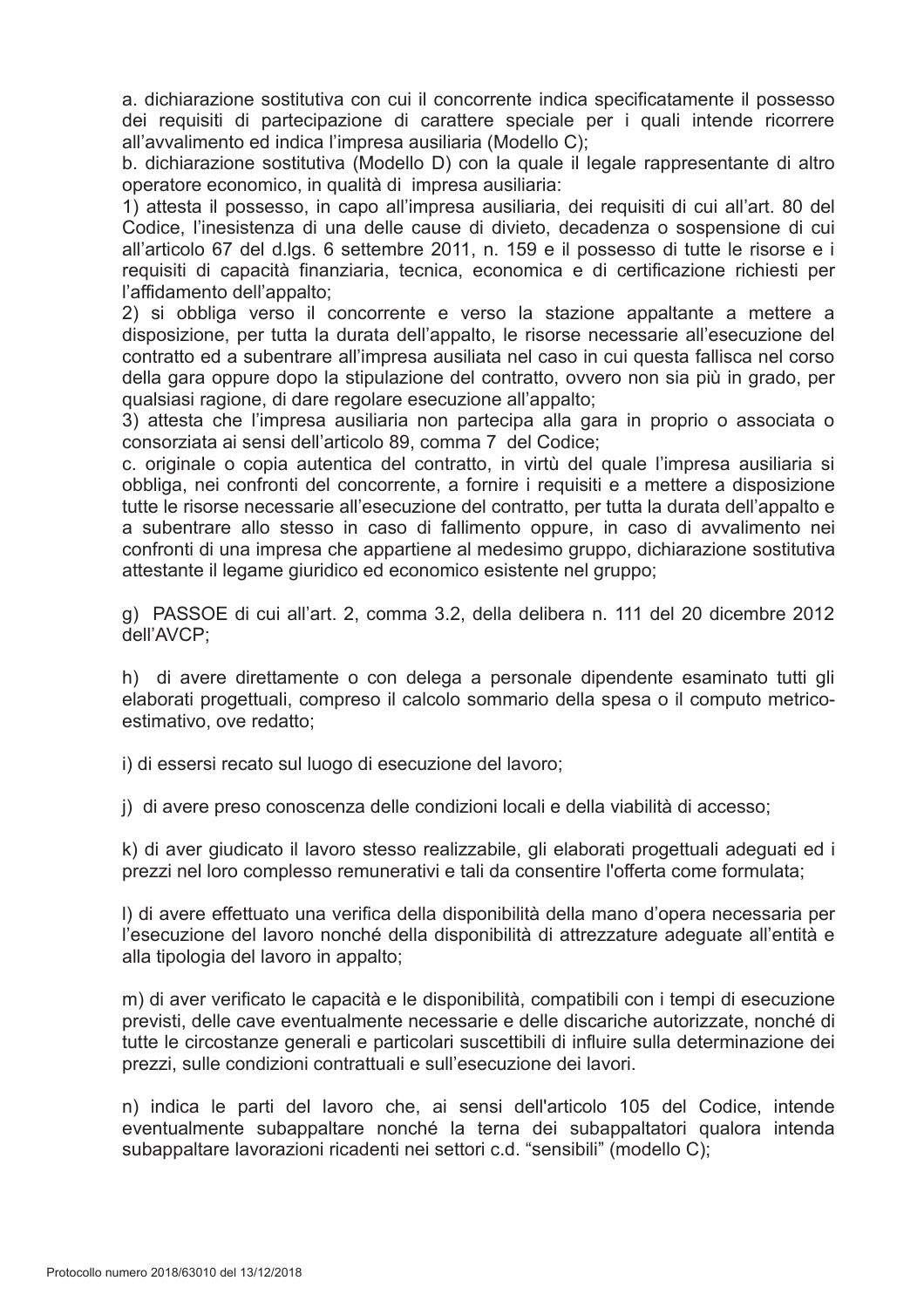o) a pena di esclusione, allega la cauzione provvisoria di cui il paragrafo 13 con allegata la dichiarazione, di cui all'articolo 93 del Codice, concernente l'impegno a rilasciare la cauzione definitiva ove richiesta:

p) nel caso in cui la cauzione provvisoria venga prestata in misura ridotta, ai sensi del dell'articolo 93 del Codice: a pena di esclusione, dichiara il possesso del sistema di qualità conforme alle norme europee contemplate dall'articolo 93, comma 7 del Codice (modello C).

g) ricevuta di pagamento del contributo a favore dell'Autorità di € 20,00 (euro venti/00) di cui al paragrafo 14 del presente disciplinare di gara. La mancata comprova di detto pagamento sarà causa di esclusione :

r) indica il domicilio fiscale, il codice fiscale, la partita IVA, l'indirizzo di PEC, posta elettronica non certificata o il numero di fax il cui utilizzo autorizza per tutte le comunicazioni inerenti la presente procedura di gara;

s) indica le posizioni INPS, INAIL, Cassa Edile e l'agenzia delle entrate competente per territorio;

t) attesta di essere informato, ai sensi e per gli effetti del d.lgs.30 giugno 2003, n. 196, che i dati personali raccolti saranno trattati, anche con strumenti informatici, esclusivamente nell'ambito del procedimento per il quale la dichiarazione viene resa;

u) dichiara di accettare le condizioni di esecuzione del contratto prescritte dal capitolato:

v) accetta, a pena di esclusione, il protocollo per lo sviluppo della legalità e la trasparenza degli appalti pubblici allegato alla documentazione di gara (articolo 1, comma 17, della I. 6 novembre 2012, n. 190) e, in particolare, dichiara:

- che l'impresa non si trova in situazioni di controllo o di collegamento con altri concorrenti o in una qualsiasi relazione, anche di fatto, se la situazione di controllo o la relazione comporti che le offerte siano imputabili ad un unico centro decisionale;

- che l'impresa non si è accordata e che non si accorderà con altri partecipanti alla qara:

- di impegnarsi a non affidare mediante subappalto lavori oggetto della gara medesima ad imprese che hanno partecipato autonomamente al bando di gara;

- di impegnarsi a denunciare ogni illecita richiesta di denaro, prestazione o altra utilità ad essa formulata prima della gara e/o dell'affidamento o nel corso dell'esecuzione del lavoro, anche attraverso suoi agenti, rappresentanti o dipendenti e comunque ogni illecita interferenza nelle procedure di aggiudicazione o nella fase di esecuzione;

- di impegnarsi a denunciare, dandone notizia al Comune e alla Provincia di Savona, ogni tentativo di estorsione, intimidazione o condizionamento di natura criminale in qualunque forma si manifesti;

- di impegnarsi a dare comunicazione tempestiva alla Stazione appaltante e alla Prefettura, di tentativi di concussione che si siano, in qualsiasi modo, manifestati nei confronti dell'imprenditore, degli organi sociali o dei dirigenti di impresa prendendo atto che tale adempimento ha natura essenziale ai fini della esecuzione del contratto e che il relativo inadempimento darà luogo alla risoluzione espressa del contratto stesso ai sensi dell'articolo 1456 c.c., ogni qualvolta nei confronti dei pubblici amministratori che abbiano esercitato funzioni relative alla stipula ed esecuzione del contratto, sia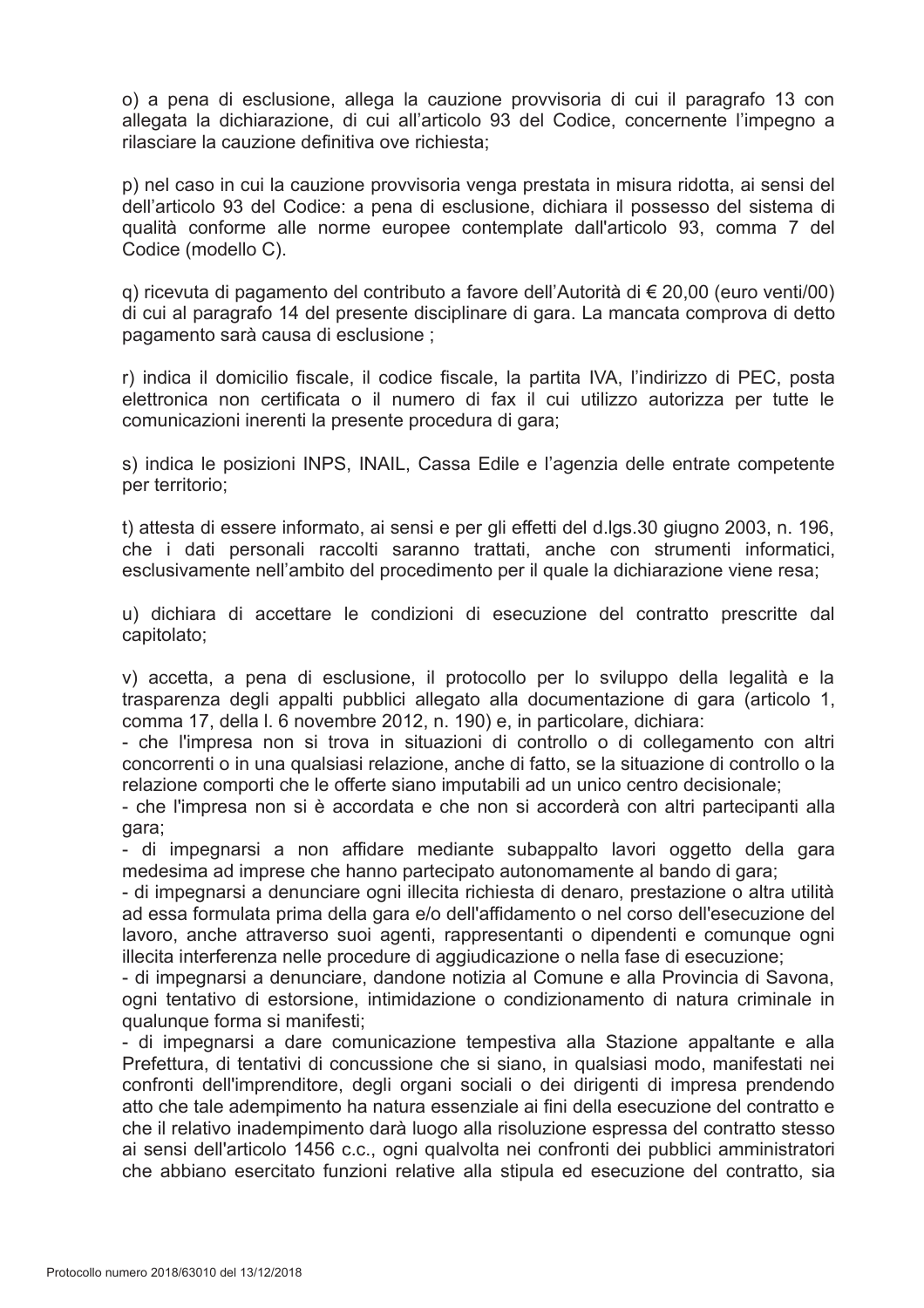stata disposta misura cautelare o sia intervenuto rinvio a giudizio per il delitto previsto dall'articolo 317 c.p.;

- di impegnarsi a comunicare alla Stazione appaltante l'elenco delle imprese coinvolte nel piano di affidamento con riguardo alle forniture e ai servizi di cui all'articolo 2 del Protocollo per lo sviluppo della legalità e la trasparenza degli appalti pubblici, nonché ogni eventuale variazione dello stesso elenco, successivamente per qualsiasi motivo;

- di aver preso atto che la SUA.SV, in ottemperanza a quanto disposto dal Protocollo per lo sviluppo della legalità e la trasparenza degli appalti pubblici sottoscritto con la Prefettura di Savona - Ufficio Territoriale dello Stato, richiederà alla Prefettura di Savona le informazioni antimafia di cui all'articolo 91 del decreto legislativo n. 159/2011 relativamente al soggetto aggiudicatario dell'appalto;

- di aver preso atto che qualora la Prefettura accerti elementi relativi a tentativi di infiltrazione mafiosa ed emetta una informativa ostativa, il Comune non procederà alla stipula del contratto di appalto, ovvero revocherà l'aggiudicazione o si avvarrà della clausola risolutiva espressa prevista nel contratto;

- di aver preso atto che il Comune ha l'obbligo di comunicare al Prefetto l'elenco trasmesso dall'appaltatore delle imprese coinvolte nel piano di affidamento con riguardo alle forniture e servizi "sensibili", al fine di consentire gli accessi e gli accertamenti nei cantieri delle imprese interessate, secondo quanto previsto dall'articolo 93 del decreto legislativo n. 159/2011:

- di aver preso atto della previsione della clausola risolutiva espressa, da attivare in caso di informazioni antimafia interdittive, al fine di procedere automaticamente alla revoca dell'autorizzazione del sub-contratto e alla automatica risoluzione del vincolo:

- di aver preso atto che in caso di automatica risoluzione del vincolo, è prevista una penale, pari al 10% del valore del contratto o del sub contratto, a titolo di liguidazione forfettaria dei danni, salvo il maggior danno. Le somme così acquisite dalla Stazione appaltante saranno destinate, d'intesa con la Prefettura, alla realizzazione di interventi a tutela della legalità;

- di aver preso atto che la Stazione appaltante si avvarrà della clausola risolutiva espressa, di cui all'articolo 1456 c.c., ogni qualvolta nei confronti dell'imprenditore o dei componenti della compagine sociale, o dei dirigenti dell'impresa, sia stata disposta misura cautelare o sia intervenuto rinvio a giudizio per taluno dei delitti di cui agli articoli 317 c.p., 318 c.p., 319 c.p., 319 bis c.p., 319 ter c.p., 319 quater c.p., 320 c.p., 322 c.p., 322 bis c.p., 346 bis c.p., 353 c.p. e 353 bis c.p.;

- di aver preso atto che il mancato rispetto delle clausole contenute nel Protocollo sopra citato dà luogo all'esclusione dalla gara e alla risoluzione del contratto.

w) dichiara di essere edotto degli obblighi derivanti dal codice di comportamento adottato dalla stazione appaltante e si impegna, in caso di aggiudicazione, ad osservare e a far osservare ai propri dipendenti e collaboratori il suddetto codice, pena la risoluzione del contratto (modello C).

INDICAZIONI PER I CONCORRENTI CON IDONEITÀ PLURISOGGETTIVA E I **CONSORZI** 

Per i consorzi stabili, consorzi di cooperative e di imprese artigiane: 18.5 a pena di esclusione, atto costitutivo e statuto del consorzio in copia autentica. con indicazione delle imprese consorziate;

18.6 dichiarazione in cui si indica il/i consorziato/i per i quale/i il consorzio concorre alla gara; qualora il consorzio non indichi per quale/i consorziato/i concorre, si intende che lo stesso partecipa in nome e per conto proprio (modello E);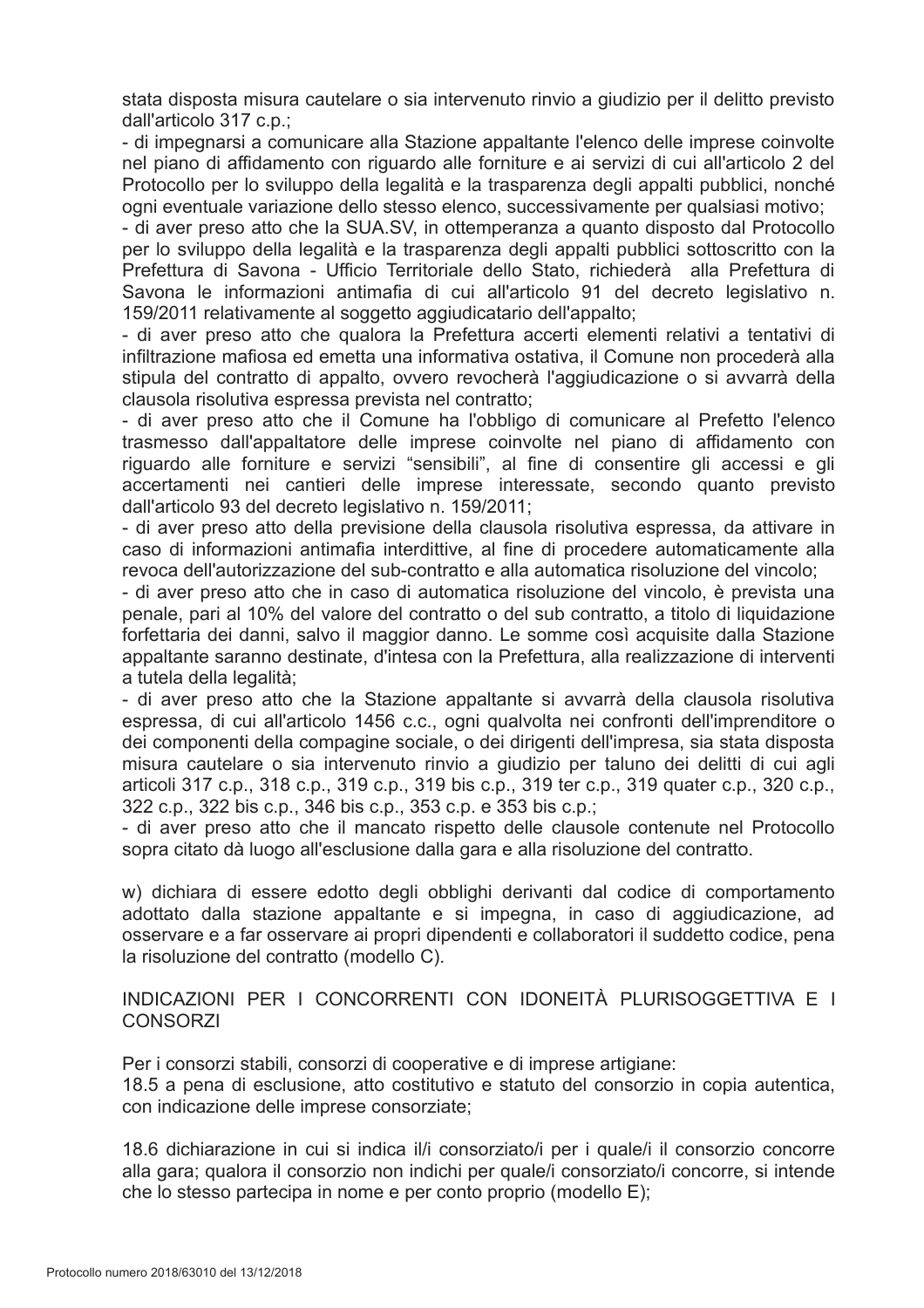Per i raggruppamenti temporanei già costituiti:

18.7 a pena di esclusione, mandato collettivo irrevocabile con rappresentanza, conferito alla mandataria per atto pubblico o scrittura privata autenticata, con indicazione del soggetto designato quale mandatario, delle quote di partecipazione al raggruppamento e delle quote di esecuzione che verranno assunte dai concorrenti riuniti.

Nel caso di consorzi ordinari già costituiti:

18.8 a pena di esclusione, atto costitutivo e statuto del consorzio in copia autentica, con indicazione del soggetto designato quale capogruppo.

18.9 dichiarazione in cui si indica, a pena di esclusione, la quota di partecipazione al consorzio e le quote di esecuzione che verranno assunte dai concorrenti consorziati.  $(modello E)$ 

Nel caso di raggruppamento temporaneo o consorzio ordinario non ancora costituiti :

18.10 a pena di esclusione, dichiarazione resa da ciascun concorrente attestante:  $(modello E)$ 

a. l'operatore economico al quale, in caso di aggiudicazione, sarà conferito mandato speciale con rappresentanza o funzioni di capogruppo:

b. l'impegno, in caso di aggiudicazione, ad uniformarsi alla disciplina vigente con riguardo ai raggruppamenti temporanei, consorzi;

la quota di partecipazione al raggruppamento, nonché le quote di esecuzione che verranno assunte dai concorrenti riuniti o consorziati.

#### **SEMPRE**

18.11 a pena di esclusione, il documento di gara unico europeo (DGUE) messo a disposizione dalla Commissione Europea in forma cartacea.

Il D.G.U.E. deve essere redatto anche in formato elettronico, con firma digitale, e compilato su supporto informatico (CD o chiavetta usb) ed inserito all'interno della busta A contenente la documentazione amministrativa

# 19) BUSTA "B - OFFERTA ECONOMICA"

19.1 Nella busta "B - Offerta economica" deve essere contenuta, a pena di esclusione, dichiarazione sottoscritta dal legale rappresentante o da un suo procuratore, contenente l'indicazione del ribasso percentuale offerto, espresso in cifre e in lettere, rispetto all'importo posto a base di gara. La dichiarazione deve contenere altresì, a pena di esclusione, l'indicazione dei propri costi della manodopera nonché gli oneri aziendali relativi alla sicurezza. Nel caso di concorrenti con idoneità plurisoggettiva, l'offerta dovrà essere sottoscritta, a pena di esclusione, con le modalità indicate per la sottoscrizione della domanda. (modello G in bollo)

19.2 La firma dovrà essere leggibile e apposta per esteso.

19.3 In caso di discordanza tra ribasso percentuale indicato in cifre e ribasso percentuale indicato in lettere, prevale quello indicato in lettere.

#### **20) PROCEDURA DI AGGIUDICAZIONE**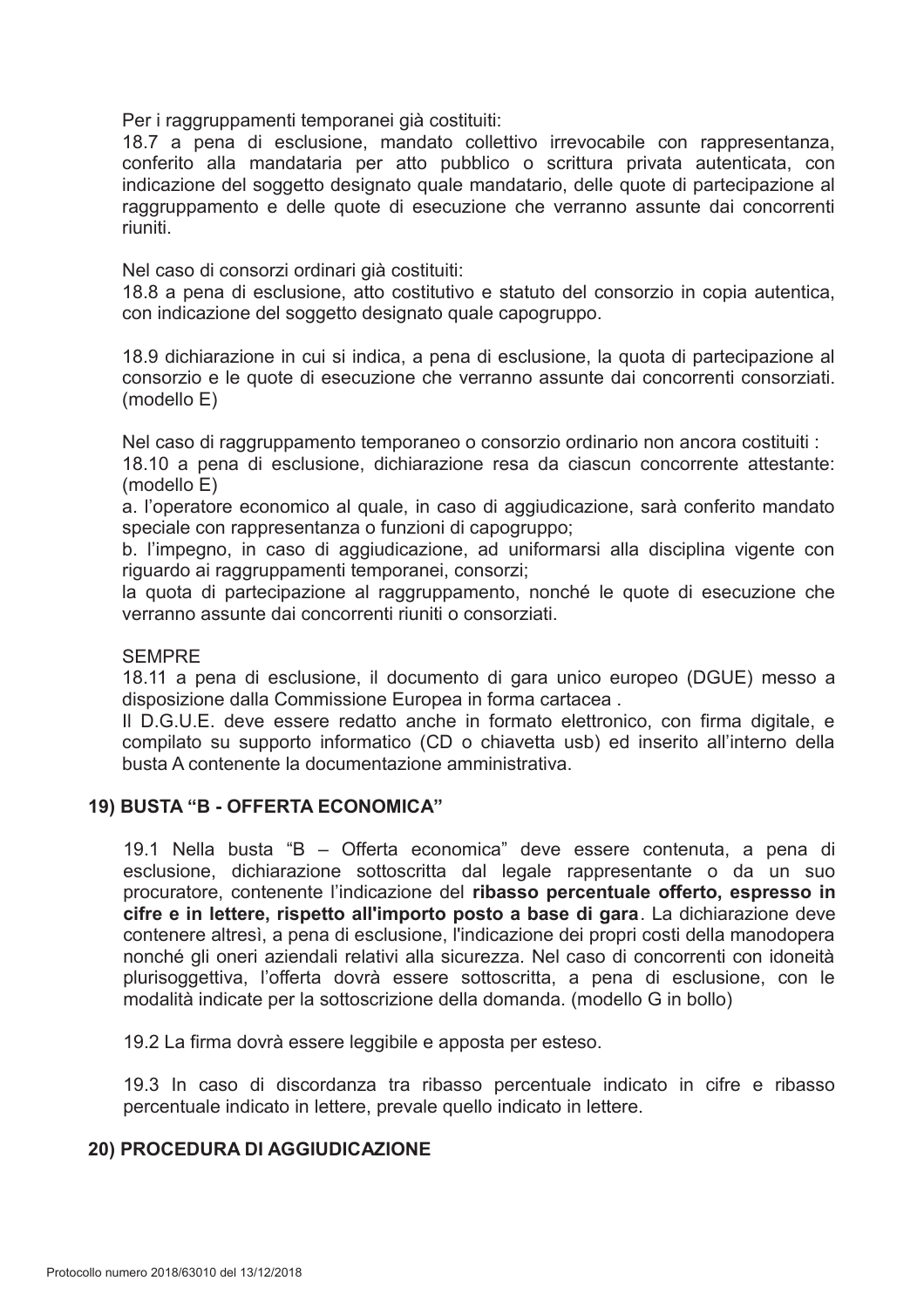20.1 La gara sarà esperita in seduta pubblica il giorno 09 gennaio 2018 alle ore 9.00 nella sede della Provincia di Savona - Via Sormano, 12 - Savona. Nella suddetta giornata la Commissione di gara procederà alla verifica dei requisiti di ammissibilità alla gara sulla base dei documenti di cui alla Busta "A" al fine di procedere alla verifica dei contenuti dei documenti prodotti.

20.2 Al termine dell'esame della documentazione amministrativa contenuta nelle buste "A", il soggetto deputato all'espletamento della gara procederà all'apertura delle buste B relative alle offerte economiche dando lettura dei ribassi offerti

20.3 Successivamente si procederà alla fase di calcolo dell'anomalia dell'offerta e all'applicazione dell'esclusione automatica di cui all'articolo 97 comma 8 del Codice.

20.4 Le sedute di gara possono essere sospese ed aggiornate ad altra ora o ad altro giorno successivo salvo che nella fase di apertura delle offerte economiche.

20.5 Qualora il soggetto deputato all'espletamento della gara accerti, sulla base di univoci elementi, che vi sono offerte che non sono state formulate autonomamente, ovvero che sono imputabili ad un unico centro decisionale, procederà ad escludere i concorrenti che le hanno presentate.

20.6 Il soggetto deputato all'espletamento della gara procederà a formare la graduatoria e a formulare la proposta di aggiudicazione.

20.7 L'aggiudicazione sarà comunicata, oltre che nelle forme previste dalla legge. mediante pubblicazione sul sito della Provincia di Savona: www.provincia.savona.it previa verifica dei costi della manodopera di cui all'articolo 95, comma 10, a cura del soggetto che preposto alla formalizzazione dell'aggiudicazione.

# 21) ONERI A CARICO DELL'IMPRESA AGGIUDICATARIA

21.1 L'aggiudicatario è tenuto a:

· prestare la cauzione definitiva nonché la polizza assicurativa in conformità all'articolo 103 del Codice e secondo quanto disposto dal capitolato speciale d'appalto:

• versare congruo deposito relativo a tutte le spese a cui darà luogo l'aggiudicazione e la stipulazione del contratto (imposta di bollo e registro, diritti di segreteria, stampati,  $ecc.$ );

• consegnare, entro trenta giorni dall'aggiudicazione e comungue prima della consegna del lavoro: a) eventuali proposte integrative del piano di sicurezza e di coordinamento; b) un piano operativo/sostitutivo di sicurezza per quanto attiene alle proprie scelte autonome e relative responsabilità nell'organizzazione del cantiere e nell'esecuzione dei lavori; c) la documentazione per la verifica dell'idoneità tecnico professionale di cui all'allegato XVII del decreto legislativo n. 81/2008.

· sottoscrivere il contratto nel giorno e nell'ora che verranno indicati con comunicazione scritta.

· attuare a favore dei lavoratori dipendenti e, se cooperative, anche verso i soci, condizioni normative e retributive non inferiori a quelle risultanti dai contratti collettivi di lavoro e dagli accordi locali integrativi degli stessi, applicabili alla data dell'offerta alla categoria nella località in cui si svolge il lavoro:

· applicare il contratto o gli accordi di cui sopra anche dopo la scadenza e fino alla loro sostituzione e, se cooperative, anche nei rapporti con i soci. I suddetti obblighi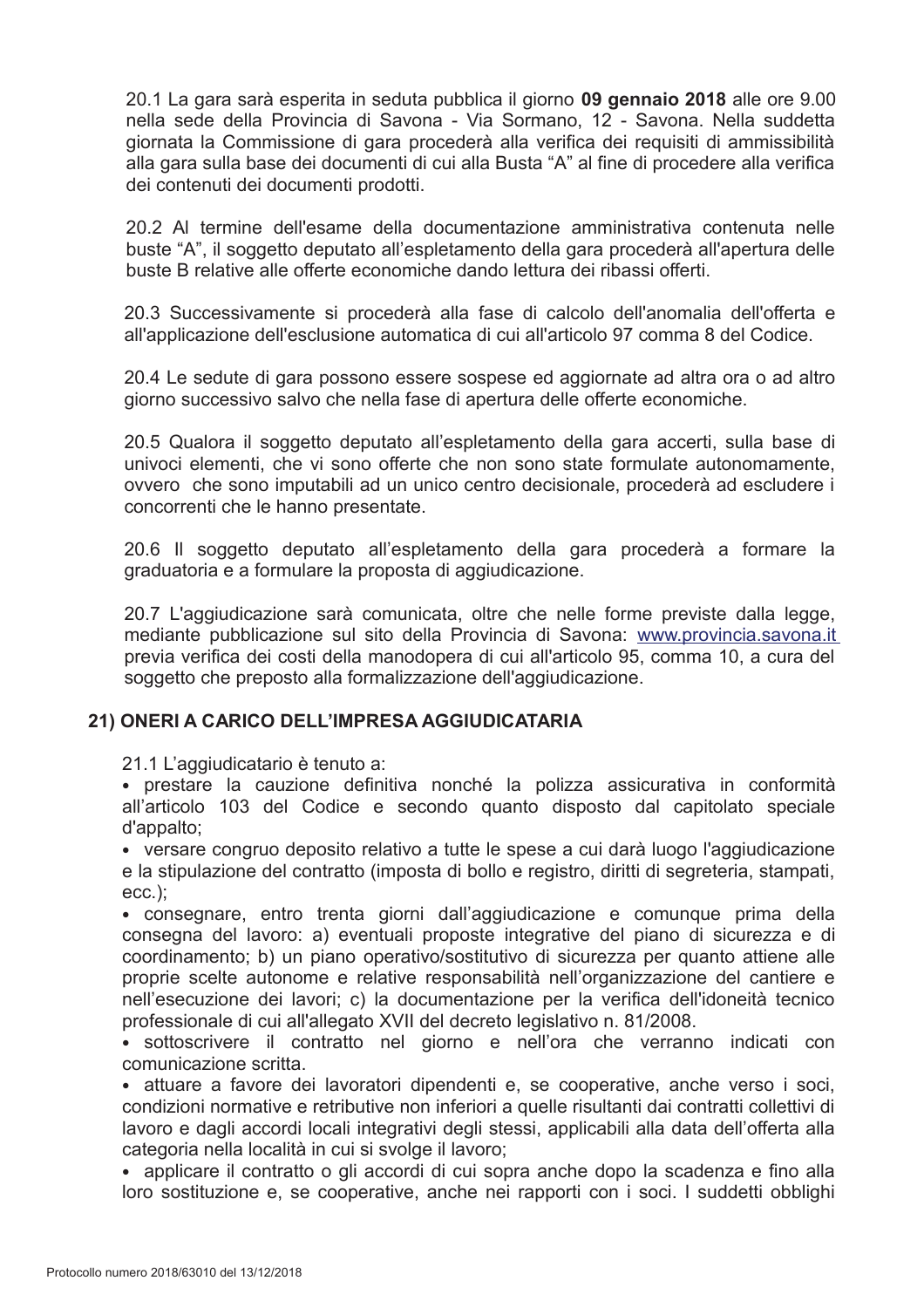vincolano l'Impresa anche se non sia aderente alle associazioni stipulanti o receda da esse ed indipendentemente dalla natura industriale o artigiana, dalla struttura, dalle dimensioni dell'Impresa stessa e da ogni altra sua qualificazione giuridica, economica o sindacale.

· l'Impresa è responsabile, in rapporto alla stazione appaltante, dell'osservanza delle norme anzidette da parte degli eventuali subappaltatori nei confronti dei rispettivi loro dipendenti anche nei casi in cui il contratto collettivo non disciplini l'ipotesi del subappalto. Il fatto che il subappalto non sia stato autorizzato, circostanza che peraltro configura ipotesi di reato, non esime l'Impresa dalla responsabilità di cui sopra e ciò senza pregiudizio degli altri diritti della stazione appaltante;

• comunicare alla Stazione appaltante l'elenco delle imprese coinvolte nel piano di affidamento con riguardo alle forniture e ai servizi di cui all'articolo 2 del Protocollo per lo sviluppo della legalità e la trasparenza degli appalti pubblici, nonché ogni eventuale variazione dello stesso elenco, successivamente per qualsiasi motivo;

· assumere gli obblighi di tracciabilità dei flussi finanziari di cui alla legge n. 136/2010.

# 22) FORMA DEL CONTRATTO:

22.1 Il contratto oggetto del presente appalto sarà stipulato in forma pubblica amministrativa a cura del Segretario del Comune o mediante scrittura privata, con modalità informatiche. Il contratto dovrà essere sottoscritto digitalmente dalle parti e, pertanto, il soggetto legale rappresentante della Ditta dovrà essere in possesso di valido dispositivo di firma.

# 23) DEFINIZIONE DELLE CONTROVERSIE

23.1 Tutte le controversie derivanti da contratto sono deferite alla competenza dell'Autorità giudiziaria del Foro di Savona, rimanendo esclusa la competenza arbitrale.

# 24) APPLICAZIONE DELL'ARTICOLO 83 COMMA 9

24.1 Le carenze di qualsiasi elemento formale della domanda possono essere sanate attraverso la procedura di soccorso istruttorio. In particolare, la mancanza, l'incompletezza e ogni altra irregolarità essenziale degli elementi e del documento di gara unico europeo di cui all'articolo 85 del Codice, con esclusione di quelle afferenti all'offerta tecnica ed economica. In tal caso, la stazione appaltante assegna al concorrente un termine, non superiore a dieci giorni, perché siano rese, integrate o regolarizzate le dichiarazioni necessarie, indicandone il contenuto e i soggetti che le devono rendere a pena di esclusione. In caso di inutile decorso del termine di regolarizzazione, il concorrente è escluso dalla gara. Costituiscono irregolarità essenziali non sanabili le carenze della documentazione che non consentono l'individuazione del contenuto o del soggetto responsabile della stessa.

# 25) ALTRE INFORMAZIONI:

25.1 non sono ammessi a partecipare alle gare soggetti privi dei reguisiti generali di cui all'articolo 80 del codice:

25.2 non sono ammesse offerte condizionate, con riserve o espresse in modo indeterminato o con riferimento ad offerta relativa ad altro appalto;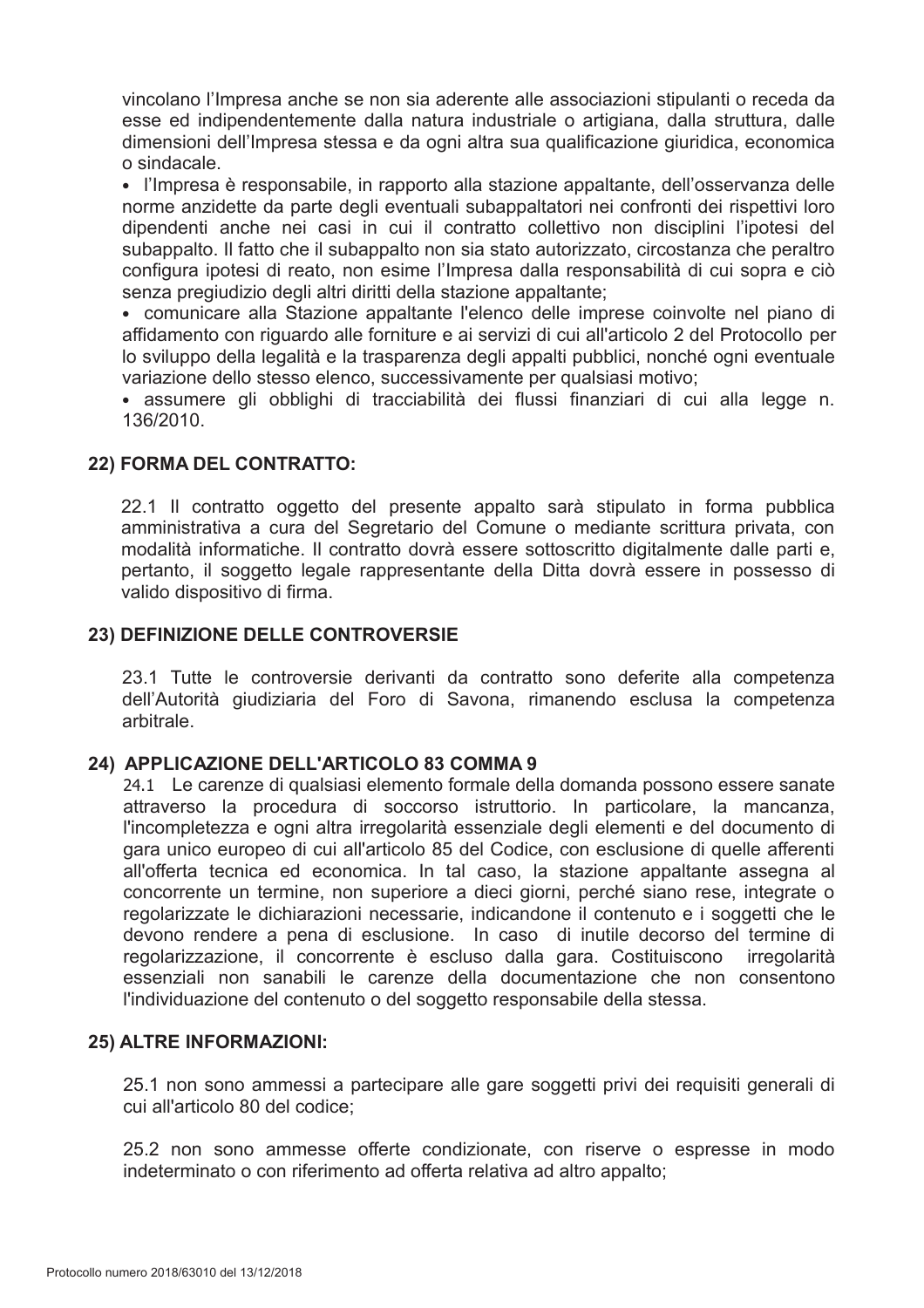25.3 la Provincia e il Comune si riservano di verificare i reguisiti dichiarati, mediante l'acquisizione d'ufficio dei certificati attestanti il possesso di stati, fatti e qualità dei soggetti dichiaranti; in caso di presentazione di falsa dichiarazione o falsa documentazione provvederà alla segnalazione all'ANAC:

25.4 la Provincia e il Comune invitano, se necessario, i concorrenti a completare, a fornire chiarimenti e a colmare carenze in ordine al contenuto dei certificati, documenti e dichiarazioni presentati;

25.5 il Comune si riserva altresì la facoltà, per sopravvenute ragioni di pubblico interesse, di non procedere all'aggiudicazione della gara, dandone comunque comunicazione ai concorrenti senza che gli stessi possano accampare alcuna pretesa al riguardo;

25.6 l'aggiudicazione è immediatamente impegnativa per l'impresa risultata vincente, mentre lo sarà per il Comune soltanto ad avvenuto perfezionamento degli atti amministrativi;

25.7 il Comune formalizzerà l'aggiudicazione previa verifica della proposta di aggiudicazione ai sensi dell'articolo 33 del decreto legislativo n. 50/2016 e degli adempimenti prescritti dalla normativa antimafia e dal Protocollo per lo sviluppo della legalità e la trasparenza degli appalti pubblici sottoscritto dalla Provincia di Savona e la Prefettura di Savona – Ufficio Territoriale dello Stato:

25.8 l'aggiudicazione diverrà efficace dopo la verifica del possesso dei prescritti requisiti:

25.9 le Imprese aggiudicatarie che hanno dichiarato di volersi raggruppare, entro il termine di 30 giorni dall'aggiudicazione, dovranno procedere alla formalizzazione del Raggruppamento ai sensi e per gli effetti di cui all'art. 45 del codice;

25.10 il contratto sarà stipulato entro 60 giorni dall'efficacia dell'aggiudicazione e comunque non prima di 35 giorni dall'invio dell'ultima comunicazione ai concorrenti del provvedimento di aggiudicazione;

25.11 l'ordine di immediato inizio del lavoro in via d'urgenza potrà essere impartito ai sensi dell'articolo 32 comma 8 del codice, anche in pendenza della stipula del contratto:

25.12 la documentazione non in regola con l'imposta di bollo sarà regolarizzata ai sensi dell'articolo 16 del decreto del Presidente della Repubblica n. 955/1982;

25.13 tutti i soggetti interessati a partecipare alla procedura devono obbligatoriamente registrarsi al sistema accedendo all'apposito link sul Portale AVCP (Servizi ad accesso riservato - AVCPASS) secondo le istruzioni ivi contenute;

25.14 per tutto quanto non previsto specificatamente nel presente disciplinare si applicano le disposizioni vigenti in materia e, in particolare il decreto legislativo 50/2016, il decreto del Presidente della Repubblica n. 207/2010 per le parti ancora in vigore e quanto disposto dal Protocollo di legalità sottoscritto con la Prefettura di Savona, Ufficio territoriale dello Stato;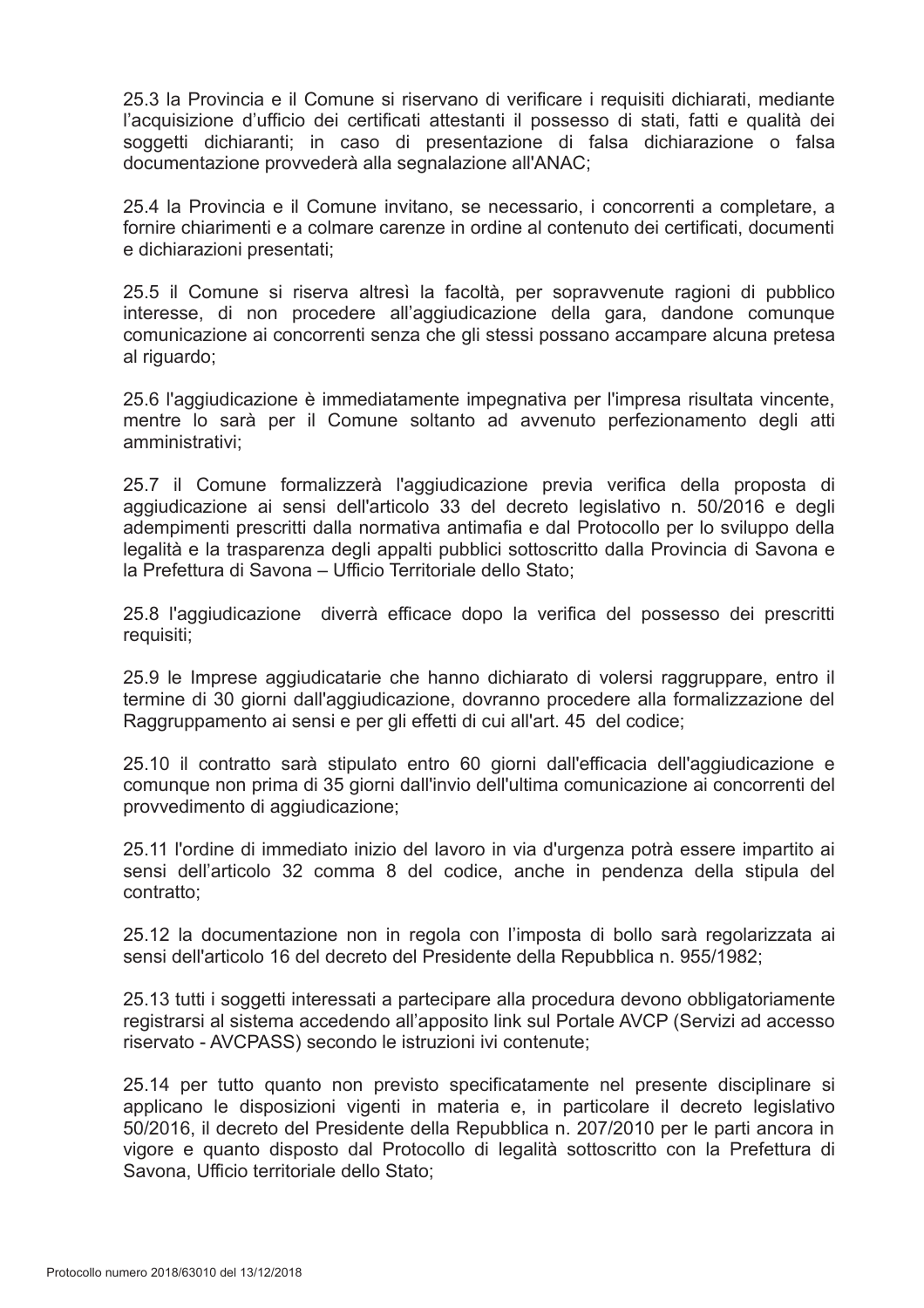25.15 la Provincia, in ottemperanza a quanto disposto dal Protocollo per lo sviluppo della legalità e la trasparenza degli appalti pubblici sottoscritto dalla Provincia di Savona e la Prefettura di Savona - Ufficio Territoriale dello Stato, richiederà alla Prefettura di Savona le informazioni antimafia di cui all'articolo 91 del decreto legislativo n. 159/2011 relativamente al soggetto aggiudicatario dell'appalto:

25.16 qualora la Prefettura accerti elementi relativi a tentativi di infiltrazione mafiosa ed emetta una informativa ostativa, non si procederà alla stipula del contratto di appalto, ovvero si revocherà l'aggiudicazione o ci si avvarrà della clausola risolutiva espressa prevista nel contratto:

25.17 il Comune comunica al Prefetto le imprese appaltatrici, subappaltatrici e subcontraenti relativamente alle attività indicate all'articolo 2;

25.18 il Comune provvederà a comunicare al Prefetto l'elenco trasmesso dall'appaltatore delle imprese coinvolte nel piano di affidamento con riguardo alle forniture e servizi "sensibili", al fine di consentire gli accessi e gli accertamenti nei cantieri delle imprese interessate, secondo quanto previsto dall'articolo 93 del decreto legislativo n. 159/2011;

25.19 si prevede la clausola risolutiva espressa, da attivare in caso di informazioni antimafia interdittive, al fine di procedere automaticamente alla revoca dell'autorizzazione del sub-contratto e alla automatica risoluzione del vincolo:

25.20 in caso di automatica risoluzione del vincolo, è prevista una penale, pari al 10% del valore del contratto o del sub contratto, a titolo di liguidazione forfettaria dei danni, salvo il maggior danno. Le somme così acquisite dalla Stazione appaltante saranno destinate, d'intesa con la Prefettura, alla realizzazione di interventi a tutela della legalità;

25.21 il Comune si impegna ad avvalersi della clausola risolutiva espressa, di cui all'articolo 1456 c.c., ogni qualvolta nei confronti dell'imprenditore o dei componenti della compagine sociale, o dei dirigenti dell'impresa, sia stata disposta misura cautelare o sia intervenuto rinvio a giudizio per taluno dei delitti di cui agli articoli 317 c.p., 318 c.p., 319 c.p., 319 bis c.p., 319 ter c.p., 319 quater c.p., 320 c.p., 322 c.p., 322 bis c.p., 346 bis c.p., 353 c.p. e 353 bis c.p.; l'esercizio della potestà risolutoria da parte della Stazione appaltante è subordinato alla previa intesa con l'Autorità Nazionale Anticorruzione:

25.22 il Protocollo per lo sviluppo della legalità e la trasparenza degli appalti pubblici sottoscritto dalla Provincia di Savona e la Prefettura di Savona - Ufficio Territoriale dello Stato in è consultabile sul sito internet della Provincia www.provincia.savona.it nella sezione "Gare e Appalti";

25.23 il mancato rispetto delle clausole contenute nel Protocollo sopra citato dà luogo all'esclusione dalla gara e alla risoluzione del contratto:

25.24 è disposta l'esclusione dalla procedura di affidamento nei confronti dei soggetti che abbiano concluso contratti di lavoro subordinato o autonomo e comunque che abbiano attribuito incarichi ad ex dipendenti del Comune che hanno esercitato poteri autoritativi o negoziali per conto dello stesso Comune nei loro confronti per il triennio successivo alla cessazione del rapporto;